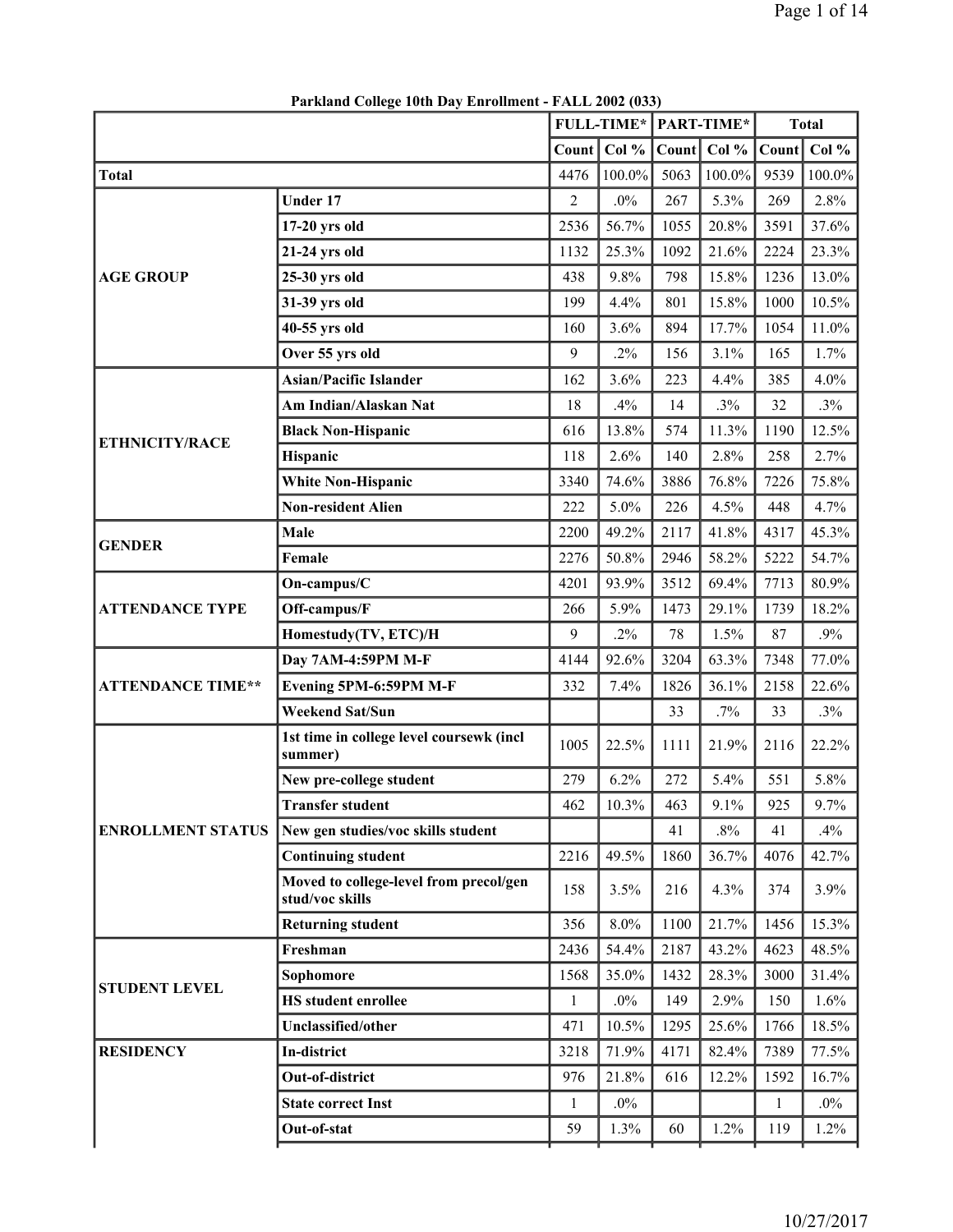|                                                                          | <b>Foreign Country</b>                                    | 222          | 5.0%      | 216  | 4.3%    | 438  | 4.6%      |
|--------------------------------------------------------------------------|-----------------------------------------------------------|--------------|-----------|------|---------|------|-----------|
|                                                                          | <b>Prepare for transfer</b>                               | 1569         | 35.1%     | 853  | 16.8%   | 2422 | 25.4%     |
|                                                                          | Improve skills for present job                            | 44           | 1.0%      | 259  | 5.1%    | 303  | 3.2%      |
| <b>STUDENT INTENT</b>                                                    | Prepare for job immediately after com<br>college          | 690          | 15.4%     | 895  | 17.7%   | 1585 | 16.6%     |
|                                                                          | Prepare for GED/improve basic ac skills                   | 15           | .3%       | 39   | .8%     | 54   | .6%       |
|                                                                          | Personal interest - not career oriented                   | 55           | 1.2%      | 227  | 4.5%    | 282  | 3.0%      |
|                                                                          | Other or unknown                                          | 2103         | 47.0%     | 2790 | 55.1%   | 4893 | 51.3%     |
|                                                                          | Complete one or several courses                           | 463          | 10.3%     | 2863 | 56.5%   | 3326 | 34.9%     |
| <b>ENROLLMENT</b><br><b>OBJECTIVE</b>                                    | <b>Complete a Certificate</b>                             | 169          | 3.8%      | 236  | 4.7%    | 405  | 4.2%      |
|                                                                          | <b>Complete Assoc degree</b>                              | 3844         | 85.9%     | 1964 | 38.8%   | 5808 | 60.9%     |
| <b>TRANSFER PLANS</b>                                                    | <b>NOT planning transfer</b>                              | 2907         | 64.9%     | 4210 | 83.2%   | 7117 | 74.6%     |
|                                                                          | <b>YES</b> , planning transfer                            | 1569         | 35.1%     | 853  | 16.8%   | 2422 | 25.4%     |
| <b>JTPA</b>                                                              | All other                                                 | 4476         | 100.0%    | 5063 | 100.0%  | 9539 | 100.0%    |
|                                                                          | Assoc Deg/A                                               | 55           | 1.2%      | 251  | 5.0%    | 306  | 3.2%      |
|                                                                          | <b>Bachelor Deg/B</b>                                     | 92           | 2.1%      | 456  | $9.0\%$ | 548  | 5.7%      |
|                                                                          | Certificate/C                                             | 55           | 1.2%      | 107  | 2.1%    | 162  | 1.7%      |
|                                                                          | Doctoral/D                                                | 3            | $.1\%$    | 33   | $.7\%$  | 36   | .4%       |
|                                                                          | GED/G                                                     | 174          | 3.9%      | 201  | 4.0%    | 375  | 3.9%      |
|                                                                          | <b>High School Dip/H</b>                                  | 3748         | 83.7%     | 2660 | 52.5%   | 6408 | 67.2%     |
| <b>HIGHEST DEG EARNED</b>                                                | <b>Master Deg/M</b>                                       | 17           | .4%       | 136  | 2.7%    | 153  | 1.6%      |
|                                                                          | None/N                                                    | 32           | $.7\%$    | 169  | 3.3%    | 201  | 2.1%      |
|                                                                          | Other/O                                                   | 84           | 1.9%      | 132  | 2.6%    | 216  | 2.3%      |
|                                                                          | First Prof (Dental, Law, etc)/P                           | $\mathbf{1}$ | $.0\%$    | 10   | $.2\%$  | 11   | $.1\%$    |
|                                                                          | Passed one college-level course but did<br>not graduate/S | 91           | 2.0%      | 36   | $.7\%$  | 127  | 1.3%      |
|                                                                          | Unknown/U                                                 | 124          | 2.8%      | 872  | 17.2%   | 996  | 10.4%     |
| <b>Total</b>                                                             |                                                           | 4476         | $100.0\%$ | 5063 | 100.0%  | 9539 | $100.0\%$ |
| * Full-time: 12 or more credit hours<br>Part-time: Under 12 credit hours |                                                           |              |           |      |         |      |           |

\*\*Time of Attendance accounts for majority of student's course enrollment. Source: p:\data\iccb\e1\e1033.sav; Computing Services Prepared by the Office of Institutional Research/Evaluation; 15 Oct 02

|                     |                                                       |              | <b>FULL-TIME*</b> |        | <b>PART-TIME*</b> |              | <b>Total</b> |
|---------------------|-------------------------------------------------------|--------------|-------------------|--------|-------------------|--------------|--------------|
|                     |                                                       | <b>Count</b> | Col %             | Countl | Col %             | <b>Count</b> | Col %        |
| <b>Total</b>        |                                                       | 4476         | $100.0\%$         | 5063   | $100.0\%$         | 9539         | 100.0%       |
| <b>ATHLETIC AID</b> | <b>No Financial Assistance</b>                        | 4407         | 98.5%             | 5063   | 100.0%            | 9470         | 99.3%        |
|                     | <b>Scholarship Athlete</b>                            | 69           | 1.5%              |        |                   | 69           | $.7\%$       |
|                     | <b>SPORT W/ATHLETIC AID Not a Scholarship Athlete</b> | 4407         | 98.5%             | 5063   | $100.0\%$         | 9470         | 99.3%        |
|                     | <b>Basketball</b>                                     | 20           | $.4\%$            |        |                   | 20           | .2%          |
|                     | <b>Baseball (not soft)</b>                            | 10           | .2%               |        |                   | 10           | .1%          |
|                     |                                                       |              |                   |        |                   |              |              |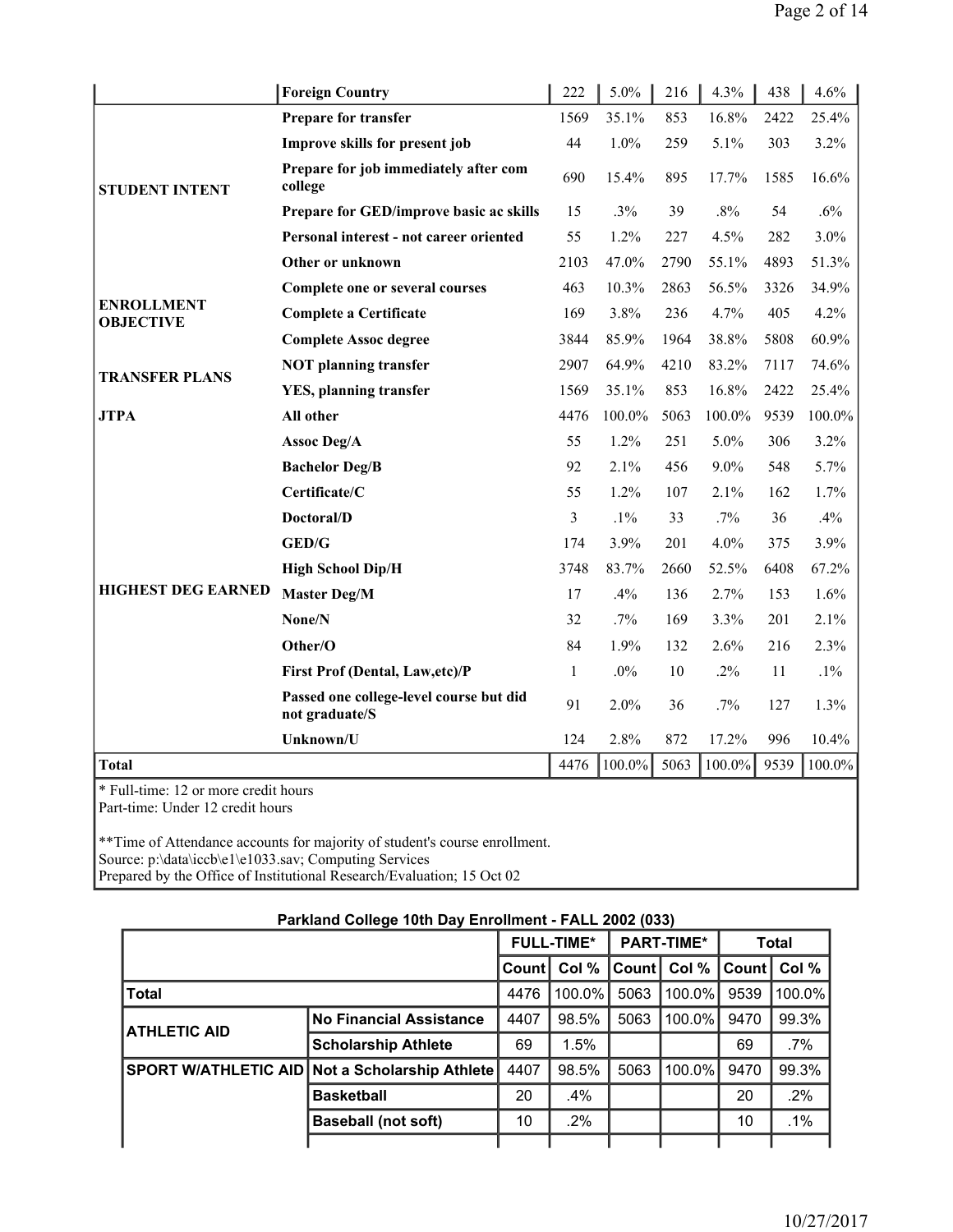| All other sports                                                                                                                                                                                              | 39   | $.9\%$ |      |                              | 39 | .4% |  |  |  |  |
|---------------------------------------------------------------------------------------------------------------------------------------------------------------------------------------------------------------|------|--------|------|------------------------------|----|-----|--|--|--|--|
| <b>Total</b>                                                                                                                                                                                                  | 4476 | 100.0% | 5063 | $ 100.0\% $ 9539 $ 100.0\% $ |    |     |  |  |  |  |
| <b>I</b> * Full-time: 12 or more credit hours<br>IPart-time: Under 12 credit hours                                                                                                                            |      |        |      |                              |    |     |  |  |  |  |
| **Time of Attendance accounts for majority of student's course enrollment.<br>Source: p:\data\iccb\e1\e1033.dat; Computing Services<br>Prepared by the Office of Institutional Research/Evaluation; 15 Oct 02 |      |        |      |                              |    |     |  |  |  |  |

|               |                   |                         | <b>FULL-TIME*</b> |                         | <b>PART-TIME*</b> |                | <b>Total</b> |
|---------------|-------------------|-------------------------|-------------------|-------------------------|-------------------|----------------|--------------|
|               |                   | <b>Count</b>            | Col %             | <b>Count</b>            | Col %             | Count          | Col %        |
| Total         |                   | 4476                    | 100.0%            | 5063                    | 100.0%            | 9539           | 100.0%       |
| <b>COUNTY</b> | <b>Adams</b>      | 1                       | $.0\%$            | $\overline{2}$          | .0%               | 3              | $.0\%$       |
|               | <b>Boone</b>      | $\mathbf 1$             | .0%               | $\overline{2}$          | .0%               | 3              | .0%          |
|               | <b>Brown</b>      |                         |                   | 1                       | .0%               | $\mathbf{1}$   | $.0\%$       |
|               | <b>Bureau</b>     | 11                      | .2%               | $\overline{\mathbf{4}}$ | $.1\%$            | 15             | .2%          |
|               | Calhoun           | $\overline{2}$          | $.0\%$            | $\mathbf{1}$            | $.0\%$            | 3              | $.0\%$       |
|               | Carroll           |                         |                   | $\overline{2}$          | $.0\%$            | $\overline{2}$ | $.0\%$       |
|               | Cass              | $\overline{2}$          | $.0\%$            |                         |                   | $\overline{2}$ | $.0\%$       |
|               | Champaign         | 2409                    | 53.8%             | 3309                    | 65.4%             | 5718           | 59.9%        |
|               | Christian         | 3                       | .1%               | $\mathbf{3}$            | $.1\%$            | 6              | $.1\%$       |
|               | <b>Clark</b>      | 6                       | .1%               | $\mathbf 1$             | $.0\%$            | 7              | $.1\%$       |
|               | Clay              | 1                       | $.0\%$            | $\mathbf 1$             | .0%               | $\overline{2}$ | $.0\%$       |
|               | <b>Clinton</b>    | $\mathbf 1$             | $.0\%$            | $\mathbf{1}$            | $.0\%$            | $\overline{2}$ | $.0\%$       |
|               | <b>Coles</b>      | 10                      | .2%               | 13                      | .3%               | 23             | .2%          |
|               | Cook              | 285                     | 6.4%              | 204                     | 4.0%              | 489            | 5.1%         |
|               | Crawford          | 3                       | $.1\%$            | 5                       | $.1\%$            | 8              | $.1\%$       |
|               | <b>Cumberland</b> | 3                       | $.1\%$            | 3                       | $.1\%$            | 6              | $.1\%$       |
|               | De Kalb           | 5                       | .1%               | 5                       | $.1\%$            | 10             | $.1\%$       |
|               | De Witt           | 55                      | 1.2%              | 50                      | 1.0%              | 105            | 1.1%         |
|               | <b>Douglas</b>    | 193                     | 4.3%              | 159                     | 3.1%              | 352            | 3.7%         |
|               | Du Page           | 47                      | 1.1%              | 29                      | $.6\%$            | 76             | $.8\%$       |
|               | <b>Edgar</b>      | 12                      | .3%               | 5                       | .1%               | 17             | .2%          |
|               | <b>Edwards</b>    | 4                       | $.1\%$            | $\mathsf 3$             | $.1\%$            | 7              | $.1\%$       |
|               | Effingham         | 28                      | $.6\%$            | 10                      | .2%               | 38             | .4%          |
|               | <b>Fayette</b>    | $\overline{\mathbf{4}}$ | .1%               | $\overline{\mathbf{4}}$ | .1%               | 8              | $.1\%$       |
|               | Ford              | 159                     | 3.6%              | 174                     | 3.4%              | 333            | 3.5%         |
|               | <b>Franklin</b>   | $\mathbf{1}$            | .0%               | $\overline{2}$          | $.0\%$            | 3              | .0%          |
|               | <b>Fulton</b>     | 5                       | $.1\%$            | $\overline{2}$          | $.0\%$            | 7              | $.1\%$       |
|               | <b>Gallatin</b>   | $\mathbf{1}$            | $.0\%$            |                         |                   | $\mathbf{1}$   | .0%          |
|               | Greene            |                         |                   | $\overline{2}$          | $.0\%$            | $\overline{2}$ | $.0\%$       |
|               | Grundy            | $\overline{7}$          | .2%               |                         |                   | 7              | $.1\%$       |
|               | <b>Hancock</b>    | $\overline{c}$          | $.0\%$            | $\mathfrak{S}$          | $.1\%$            | 5              | $.1\%$       |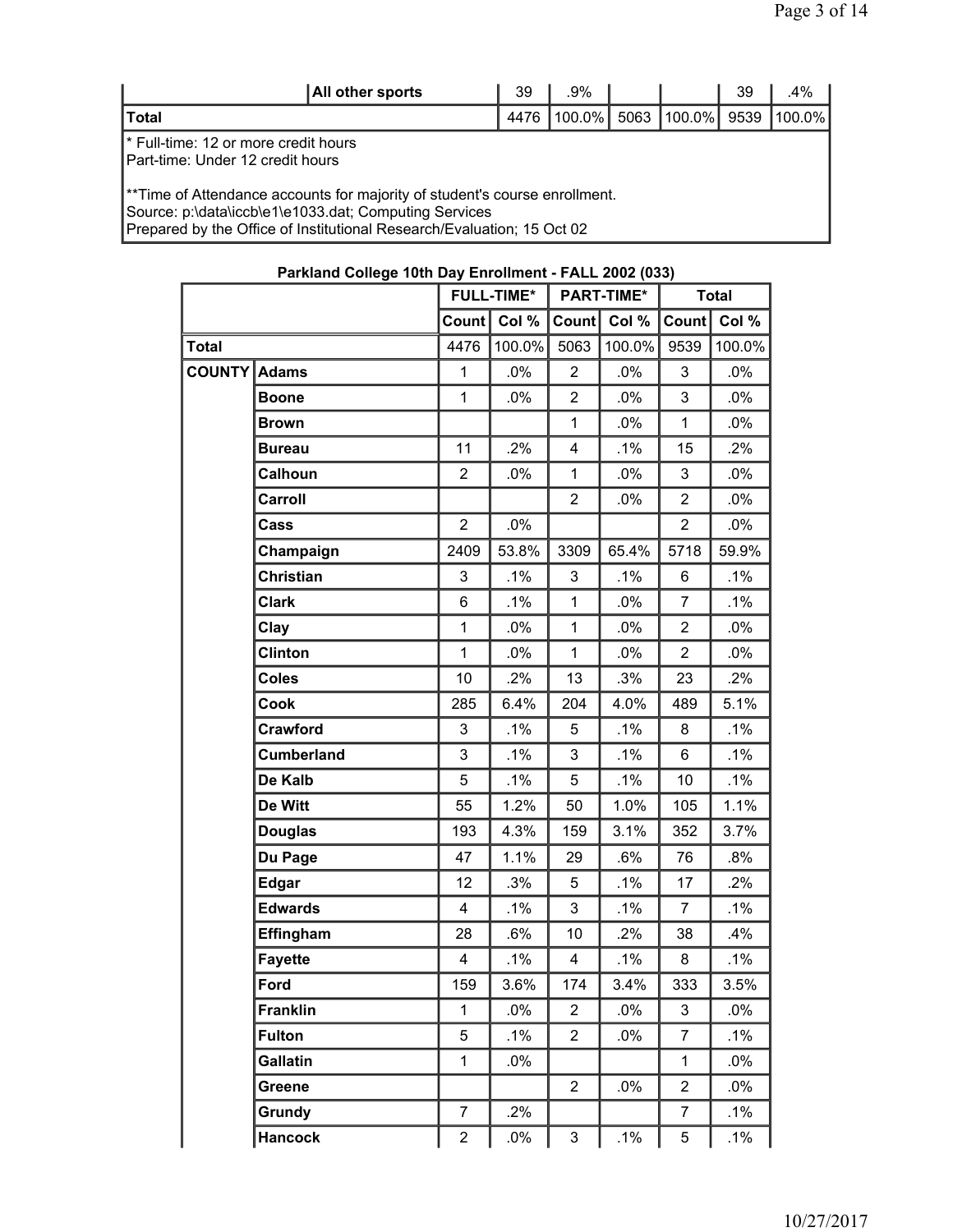| <b>Hardin</b>      | 1                       | .0%    |                |        | $\mathbf 1$    | .0%    |
|--------------------|-------------------------|--------|----------------|--------|----------------|--------|
| <b>Henry</b>       | 7                       | .2%    | $\overline{2}$ | .0%    | 9              | .1%    |
| <b>Iroquois</b>    | 104                     | 2.3%   | 70             | 1.4%   | 174            | 1.8%   |
| <b>Jackson</b>     | 9                       | .2%    |                |        | 9              | .1%    |
| <b>Jasper</b>      | 8                       | .2%    | $\overline{2}$ | .0%    | 10             | .1%    |
| Jefferson          | 5                       | .1%    | 4              | .1%    | 9              | $.1\%$ |
| Jersey             | $\overline{2}$          | .0%    |                |        | 2              | .0%    |
| <b>Jo Daviess</b>  |                         |        | $\mathbf{1}$   | .0%    | $\mathbf{1}$   | .0%    |
| Kane               | 26                      | .6%    | 16             | .3%    | 42             | .4%    |
| <b>Kankakee</b>    | 24                      | .5%    | 6              | .1%    | 30             | .3%    |
| Kendall            | 3                       | .1%    | 4              | .1%    | $\overline{7}$ | .1%    |
| <b>Knox</b>        | 3                       | .1%    | 3              | .1%    | 6              | .1%    |
| Lake               | 44                      | 1.0%   | 25             | .5%    | 69             | $.7\%$ |
| La Salle           | 13                      | .3%    | $\overline{7}$ | .1%    | 20             | $.2\%$ |
| Lawrence           | 1                       | .0%    | $\mathbf{1}$   | .0%    | $\overline{2}$ | .0%    |
| Lee                | 9                       | .2%    | $\mathbf{1}$   | .0%    | 10             | .1%    |
| Livingston         | 58                      | 1.3%   | 33             | .7%    | 91             | 1.0%   |
| Logan              | 5                       | .1%    | $\overline{7}$ | .1%    | 12             | .1%    |
| <b>McDonough</b>   | $\overline{2}$          | .0%    | $\mathbf{1}$   | .0%    | 3              | .0%    |
| <b>McHenry</b>     | 6                       | .1%    | 8              | .2%    | 14             | $.1\%$ |
| <b>McLean</b>      | 97                      | 2.2%   | 76             | 1.5%   | 173            | 1.8%   |
| <b>Macon</b>       | 46                      | 1.0%   | 24             | .5%    | 70             | $.7\%$ |
| <b>Macoupin</b>    | 7                       | .2%    | 3              | .1%    | 10             | .1%    |
| <b>Madison</b>     | 3                       | .1%    | 6              | .1%    | 9              | $.1\%$ |
| <b>Marion</b>      | 7                       | .2%    | 3              | .1%    | 10             | $.1\%$ |
| <b>Marshall</b>    | $\overline{2}$          | .0%    |                |        | $\overline{2}$ | .0%    |
| <b>Mason</b>       | 3                       | .1%    | $\overline{2}$ | .0%    | 5              | .1%    |
| Menard             | 2                       | .0%    | 2              | .0%    | 4              | .0%    |
| <b>Mercer</b>      | $\overline{\mathbf{4}}$ | .1%    | $\mathbf{1}$   | .0%    | 5              | .1%    |
| <b>Monroe</b>      | 3                       | .1%    | $\mathbf{1}$   | $.0\%$ | 4              | $.0\%$ |
| <b>Montgomery</b>  | $\mathbf 1$             | .0%    | $\overline{2}$ | .0%    | 3              | .0%    |
| Morgan             | 6                       | .1%    | 5              | $.1\%$ | 11             | $.1\%$ |
| <b>Moultrie</b>    | $\overline{\mathbf{4}}$ | .1%    | 6              | $.1\%$ | 10             | $.1\%$ |
| Ogle               | 6                       | .1%    | $\overline{2}$ | $.0\%$ | 8              | .1%    |
| Peoria             | 19                      | .4%    | 10             | .2%    | 29             | .3%    |
| <b>Piatt</b>       | 189                     | 4.2%   | 293            | 5.8%   | 482            | 5.1%   |
| <b>Pike</b>        | $\overline{2}$          | $.0\%$ | $\mathbf{1}$   | $.0\%$ | 3              | $.0\%$ |
| Putnam             | $\overline{2}$          | .0%    | $\mathbf{1}$   | .0%    | 3              | $.0\%$ |
| Randolph           | 1                       | .0%    | 5              | $.1\%$ | 6              | $.1\%$ |
| Richland           | 3                       | .1%    |                |        | 3              | .0%    |
| <b>Rock Island</b> | 10                      | .2%    | 7              | $.1\%$ | 17             | .2%    |
|                    |                         |        |                |        |                |        |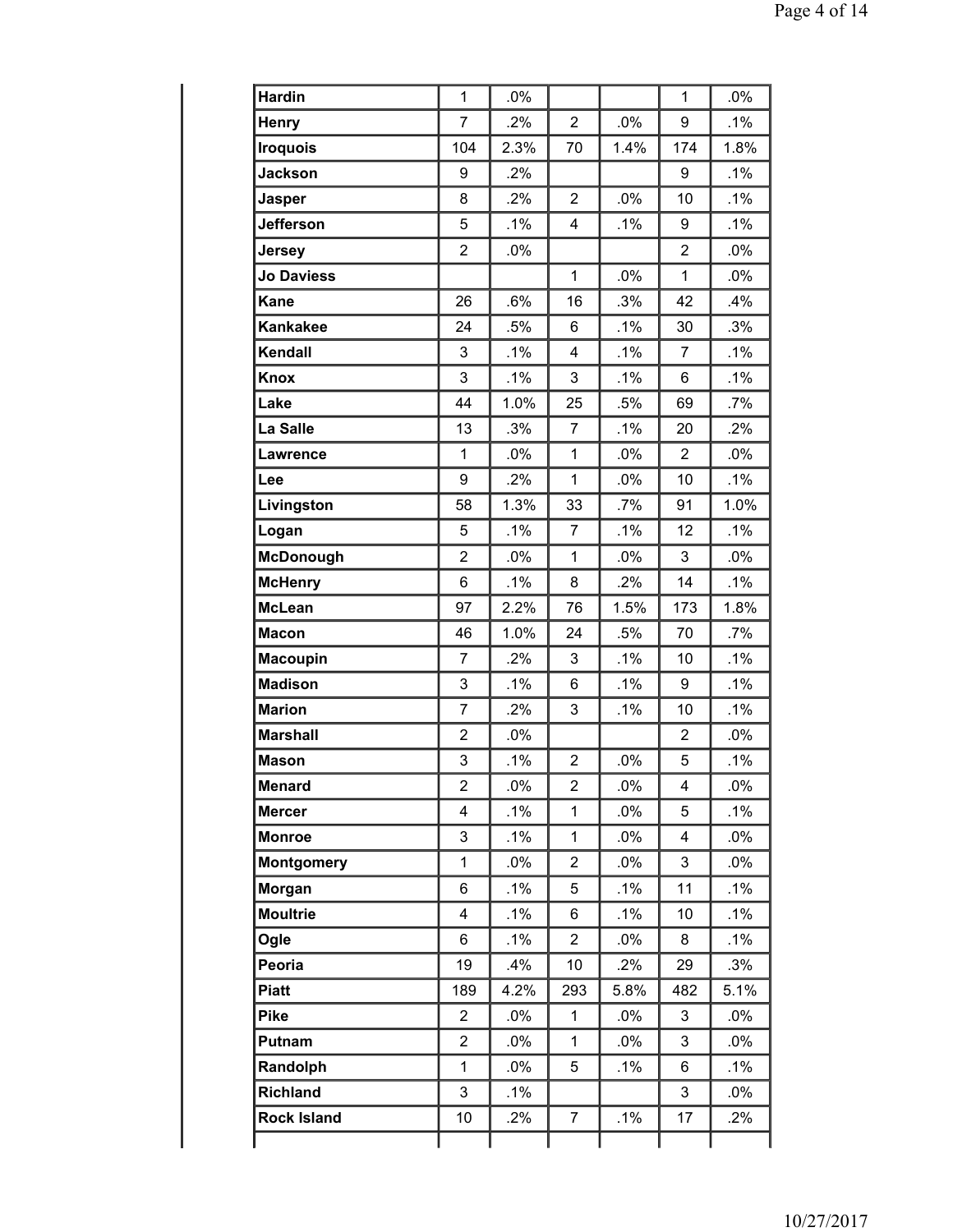|                                                                                                                                                        | St. Clair                                                                                                                       | 12             | .3%    | 8              | .2%    | 20           | .2%    |  |  |  |
|--------------------------------------------------------------------------------------------------------------------------------------------------------|---------------------------------------------------------------------------------------------------------------------------------|----------------|--------|----------------|--------|--------------|--------|--|--|--|
|                                                                                                                                                        | <b>Saline</b>                                                                                                                   |                |        | $\mathbf{1}$   | .0%    | $\mathbf{1}$ | .0%    |  |  |  |
|                                                                                                                                                        | Sangamon                                                                                                                        | 23             | .5%    | 13             | .3%    | 36           | .4%    |  |  |  |
|                                                                                                                                                        | <b>Schuyler</b>                                                                                                                 | 3              | .1%    |                |        | 3            | .0%    |  |  |  |
|                                                                                                                                                        | <b>Scott</b>                                                                                                                    | $\overline{2}$ | .0%    | $\mathbf{1}$   | $.0\%$ | 3            | .0%    |  |  |  |
|                                                                                                                                                        | <b>Shelby</b>                                                                                                                   | 5              | $.1\%$ | $\overline{2}$ | $.0\%$ | 7            | $.1\%$ |  |  |  |
|                                                                                                                                                        | <b>Stark</b>                                                                                                                    | $\mathbf{1}$   | .0%    | $\overline{2}$ | .0%    | 3            | .0%    |  |  |  |
|                                                                                                                                                        | <b>Stephenson</b>                                                                                                               | $\overline{7}$ | $.2\%$ | 2              | $.0\%$ | 9            | .1%    |  |  |  |
|                                                                                                                                                        | <b>Tazewell</b>                                                                                                                 | 10             | $.2\%$ | 11             | .2%    | 21           | .2%    |  |  |  |
|                                                                                                                                                        | <b>Union</b>                                                                                                                    |                |        | $\mathbf{1}$   | .0%    | $\mathbf{1}$ | .0%    |  |  |  |
|                                                                                                                                                        | <b>Vermilion</b>                                                                                                                | 75             | 1.7%   | 69             | 1.4%   | 144          | 1.5%   |  |  |  |
|                                                                                                                                                        | Warren                                                                                                                          | $\overline{2}$ | $.0\%$ | 1              | $.0\%$ | 3            | .0%    |  |  |  |
|                                                                                                                                                        | Wayne                                                                                                                           | 4              | .1%    | $\mathbf{1}$   | .0%    | 5            | $.1\%$ |  |  |  |
|                                                                                                                                                        | Whiteside                                                                                                                       | 4              | $.1\%$ | 1              | .0%    | 5            | $.1\%$ |  |  |  |
|                                                                                                                                                        | Will                                                                                                                            | 26             | .6%    | 24             | .5%    | 50           | .5%    |  |  |  |
|                                                                                                                                                        | Williamson                                                                                                                      | $\mathbf{1}$   | .0%    |                |        | $\mathbf{1}$ | .0%    |  |  |  |
|                                                                                                                                                        | Winnebago                                                                                                                       | 9              | $.2\%$ | 7              | $.1\%$ | 16           | .2%    |  |  |  |
|                                                                                                                                                        | Woodford                                                                                                                        | $\overline{2}$ | .0%    | $\overline{2}$ | .0%    | 4            | $.0\%$ |  |  |  |
|                                                                                                                                                        | Correct/OOState/Foreign                                                                                                         | 282            | 6.3%   | 276            | 5.5%   | 558          | 5.8%   |  |  |  |
| Total                                                                                                                                                  |                                                                                                                                 | 4476           | 100.0% | 5063           | 100.0% | 9539         | 100.0% |  |  |  |
| * Full-time: 12 or more credit hours<br>Part-time: Under 12 credit hours<br>**Time of Attendance accounts for majority of student's course enrollment. |                                                                                                                                 |                |        |                |        |              |        |  |  |  |
|                                                                                                                                                        | Source: p:\data\iccb\e1\e1033.dat; Computing Services<br>Prepared by the Office of Institutional Research/Evaluation; 15 Oct 02 |                |        |                |        |              |        |  |  |  |

|                        |                                  |       | <b>FULL-TIME*</b> | <b>PART-TIME*</b> |        |       | <b>Total</b> |
|------------------------|----------------------------------|-------|-------------------|-------------------|--------|-------|--------------|
|                        |                                  | Count | Col %             | Count             | Col %  | Count | Col %        |
| <b>Total</b>           |                                  | 976   | 100.0%            | 616               | 100.0% | 1592  | 100.0%       |
| <b>OUT-OF-DISTRICT</b> | Kaskaskia Coll                   | 11    | 1.1%              | $\overline{4}$    | .6%    | 15    | .9%          |
|                        | <b>Coll of DuPage</b>            | 49    | 5.0%              | 32                | 5.2%   | 81    | 5.1%         |
|                        | <b>Black Hawk Coll</b>           | 16    | 1.6%              | 7                 | 1.1%   | 23    | 1.4%         |
|                        | <b>Triton Coll</b>               | 26    | 2.7%              | 14                | 2.3%   | 40    | 2.5%         |
|                        | <b>Sauk Valley Comm Coll</b>     | 18    | 1.8%              | $\overline{4}$    | .6%    | 22    | 1.4%         |
|                        | <b>Danville Area Comm Coll</b>   | 68    | 7.0%              | 66                | 10.7%  | 134   | 8.4%         |
|                        | <b>City Coll of Chicago</b>      | 118   | 12.1%             | 88                | 14.3%  | 206   | 12.9%        |
|                        | <b>Elgin Comm College</b>        | 15    | 1.5%              | 12                | 1.9%   | 27    | 1.7%         |
|                        | <b>S</b> Surburban Coll          | 4     | .4%               | 3                 | .5%    | 7     | .4%          |
|                        | <b>Rock Valley Coll</b>          | 10    | 1.0%              | 11                | 1.8%   | 21    | 1.3%         |
|                        | <b>William Rainey Harper Col</b> | 29    | 3.0%              | 14                | 2.3%   | 43    | 2.7%         |
|                        | <b>Il Valley Comm Coll</b>       | 22    | 2.3%              | 13                | 2.1%   | 35    | 2.2%         |
|                        | <b>Il Central Coll</b>           | 32    | 3.3%              | 20                | 3.2%   | 52    | 3.3%         |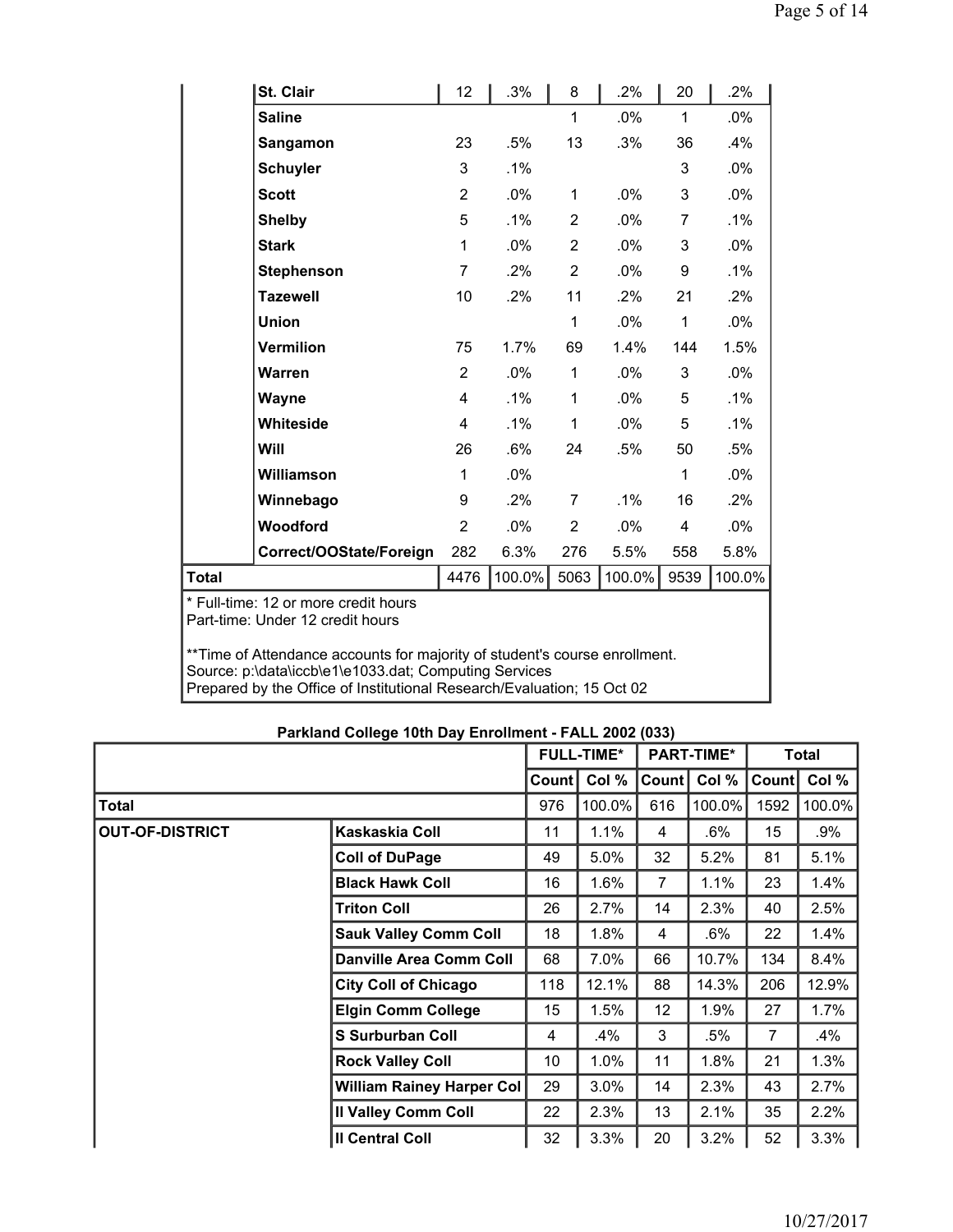|                      | <b>Prairie State Coll</b>          | 19             | 1.9%   | 18                | 2.9%    | 37               | 2.3%   |
|----------------------|------------------------------------|----------------|--------|-------------------|---------|------------------|--------|
|                      | <b>Waubonsee Comm Coll</b>         | 25             | 2.6%   | $12 \overline{ }$ | 1.9%    | 37               | 2.3%   |
|                      | <b>Lake Land Coll</b>              | 57             | 5.8%   | 37                | 6.0%    | 94               | 5.9%   |
|                      | <b>Carl Sandburg Coll</b>          | 21             | 2.2%   | 15                | $2.4\%$ | 36               | 2.3%   |
|                      | <b>Highland Coomm Coll</b>         | 10             | 1.0%   | $\overline{2}$    | .3%     | 12               | .8%    |
|                      | <b>Kankakee Comm Coll</b>          | 63             | 6.5%   | 17                | 2.8%    | 80               | 5.0%   |
|                      | <b>Rend Lake Coll</b>              | 5              | .5%    | 4                 | .6%     | 9                | .6%    |
|                      | <b>Belleville Area Coll</b>        | $\overline{7}$ | $.7\%$ | 9                 | 1.5%    | 16               | 1.0%   |
|                      | <b>Kishwaukee Coll</b>             | 4              | .4%    | 4                 | .6%     | 8                | .5%    |
|                      | <b>Moraine Valley Comm</b><br>Coll | 19             | 1.9%   | 22                | 3.6%    | 41               | 2.6%   |
|                      | <b>Joliet Junior Coll</b>          | 27             | 2.8%   | 20                | 3.2%    | 47               | 3.0%   |
|                      | <b>Lincoln Land Comm Coll</b>      | 34             | 3.5%   | 24                | 3.9%    | 58               | 3.6%   |
|                      | <b>Morton College</b>              | 5              | .5%    | 3                 | .5%     | 8                | .5%    |
|                      | <b>McHenry County Coll</b>         | 5              | .5%    | 3                 | .5%     | 8                | .5%    |
|                      | <b>Il Eastern Comm Coll</b>        | 22             | 2.3%   | 17                | 2.8%    | 39               | 2.4%   |
|                      | John A Logan Coll                  | 10             | 1.0%   |                   |         | 10               | .6%    |
|                      | <b>Shawnee Comm Coll</b>           | $\mathbf{1}$   | .1%    | $\mathbf{1}$      | .2%     | $\overline{2}$   | .1%    |
|                      | <b>Coll of Lake County</b>         | 39             | 4.0%   | 20                | 3.2%    | 59               | 3.7%   |
|                      | Southeastern II Coll               | $\overline{2}$ | .2%    |                   |         | $\boldsymbol{2}$ | .1%    |
|                      | <b>Spoon River Coll</b>            | 6              | .6%    | $\mathfrak{S}$    | .5%     | $\boldsymbol{9}$ | .6%    |
|                      | <b>Oakton College</b>              | 33             | 3.4%   | 13                | 2.1%    | 46               | 2.9%   |
|                      | <b>Lewis &amp; Clark Comm Coll</b> | 10             | 1.0%   | $\boldsymbol{9}$  | 1.5%    | 19               | 1.2%   |
|                      | <b>Richland Comm Coll</b>          | 61             | 6.3%   | 30                | 4.9%    | 91               | 5.7%   |
|                      | John Wood Comm Coll                | 4              | .4%    | 3                 | .5%     | $\overline{7}$   | .4%    |
|                      | <b>Heartland Comm Coll</b>         | 66             | 6.8%   | 40                | 6.5%    | 106              | 6.7%   |
|                      | <b>State Comm Coll</b>             | 3              | .3%    | $\overline{c}$    | .3%     | 5                | .3%    |
| <b>DIST INSTRUCT</b> | Not shared/not<br>chargeback       | 4368           | 97.6%  | 4712              | 93.1%   | 9080             | 95.2%  |
| <b>ARRANGEMENT</b>   | Shared from another coll           | 5              | $.1\%$ | 335               | 6.6%    | 340              | 3.6%   |
|                      | Chargeback                         | 103            | 2.3%   | 16                | .3%     | 119              | 1.2%   |
| Total                |                                    | 4476           | 100.0% | 5063              | 100.0%  | 9539             | 100.0% |
|                      |                                    |                |        |                   |         |                  |        |

\* Full-time: 12 or more credit hours Part-time: Under 12 credit hours

\*\*Time of Attendance accounts for majority of student's course enrollment. Source: p:\data\iccb\e1\e1033.dat; Computing Services Prepared by the Office of Institutional Research/Evaluation; 15 Oct 02

| Parkland College Tuth Day Enforment - FALL 2002 (033) |                           |   |                                               |  |                           |   |              |  |  |  |
|-------------------------------------------------------|---------------------------|---|-----------------------------------------------|--|---------------------------|---|--------------|--|--|--|
|                                                       |                           |   | <b>FULL-TIME*</b>                             |  | $\blacksquare$ PART-TIME* |   | <b>Total</b> |  |  |  |
|                                                       |                           |   | Count  Col %  Count  Col %  Count  Col %      |  |                           |   |              |  |  |  |
| ∣Total                                                |                           |   | 4476   100.0%   5063   100.0%   9539   100.0% |  |                           |   |              |  |  |  |
|                                                       | <b>STATE Not Reported</b> | 2 | $.0\%$                                        |  |                           | 2 | .0%          |  |  |  |
|                                                       |                           |   |                                               |  |                           |   |              |  |  |  |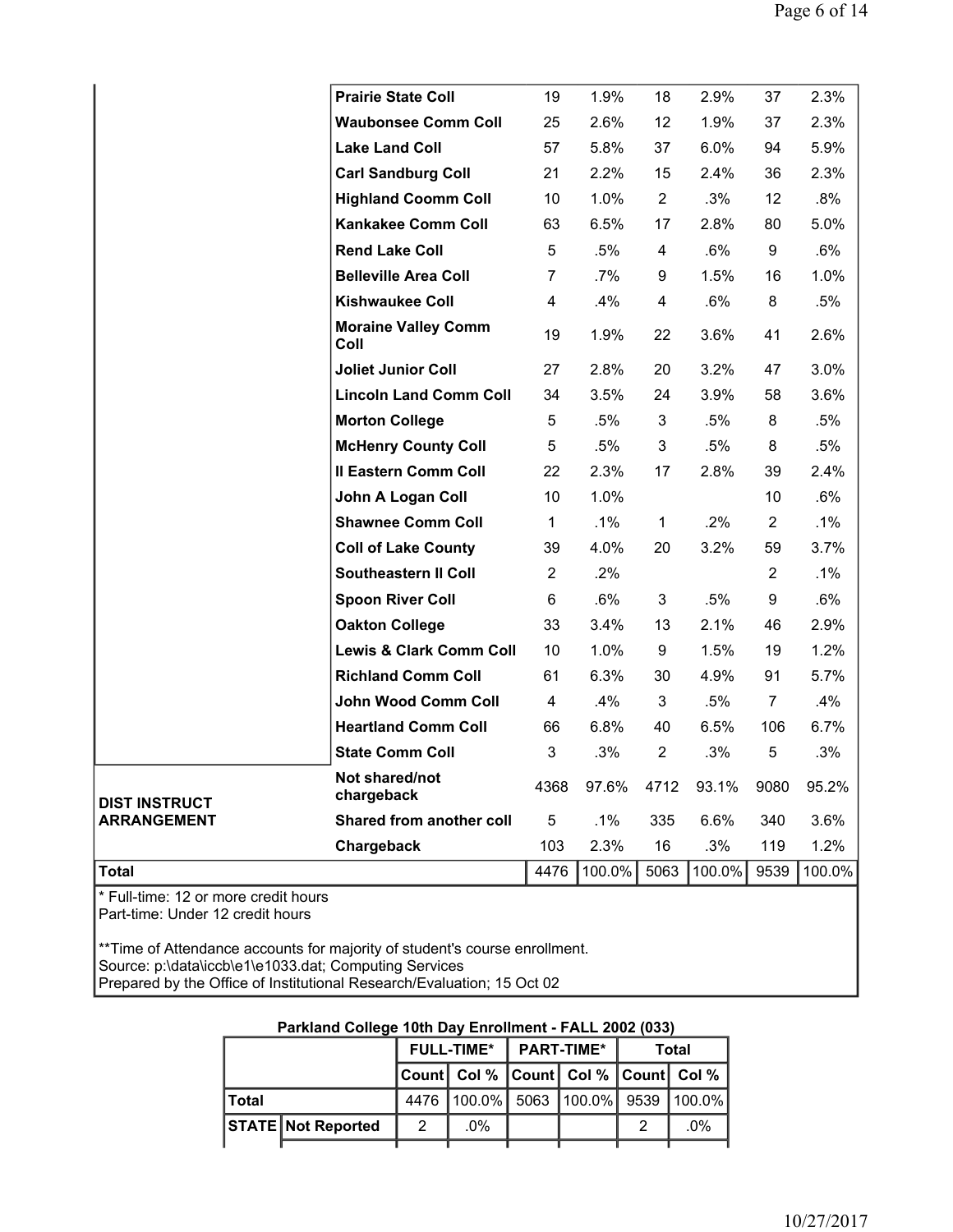| 3<br>$\mathbf{1}$<br>6<br>$\overline{2}$<br>4194<br>21<br>1<br>1<br>3 | .1%<br>.0%<br>.1%<br>.0%<br>93.7%<br>.5%<br>.0%<br>$.0\%$<br>.1% | 3<br>$\mathbf{1}$<br>4<br>1<br>1<br>1<br>4787<br>4<br>1<br>1<br>1<br>$\mathbf{1}$<br>1<br>1<br>6<br>1 | .1%<br>.0%<br>$.1\%$<br>.0%<br>$.0\%$<br>.0%<br>94.5%<br>.1%<br>$.0\%$<br>$.0\%$<br>$.0\%$<br>$.0\%$<br>$.0\%$<br>.0%<br>.1%<br>$.0\%$ | 3<br>1<br>7<br>1<br>7<br>3<br>1<br>8981<br>25<br>$\overline{2}$<br>$\mathbf{1}$<br>2<br>1<br>1<br>1<br>9<br>1 | .0%<br>.0%<br>.1%<br>.0%<br>$.1\%$<br>$.0\%$<br>$.0\%$<br>94.2%<br>.3%<br>.0%<br>.0%<br>.0%<br>.0%<br>.0%<br>.0%<br>.1% |
|-----------------------------------------------------------------------|------------------------------------------------------------------|-------------------------------------------------------------------------------------------------------|----------------------------------------------------------------------------------------------------------------------------------------|---------------------------------------------------------------------------------------------------------------|-------------------------------------------------------------------------------------------------------------------------|
|                                                                       |                                                                  |                                                                                                       |                                                                                                                                        |                                                                                                               |                                                                                                                         |
|                                                                       |                                                                  |                                                                                                       |                                                                                                                                        |                                                                                                               |                                                                                                                         |
|                                                                       |                                                                  |                                                                                                       |                                                                                                                                        |                                                                                                               |                                                                                                                         |
|                                                                       |                                                                  |                                                                                                       |                                                                                                                                        |                                                                                                               |                                                                                                                         |
|                                                                       |                                                                  |                                                                                                       |                                                                                                                                        |                                                                                                               |                                                                                                                         |
|                                                                       |                                                                  |                                                                                                       |                                                                                                                                        |                                                                                                               |                                                                                                                         |
|                                                                       |                                                                  |                                                                                                       |                                                                                                                                        |                                                                                                               |                                                                                                                         |
|                                                                       |                                                                  |                                                                                                       |                                                                                                                                        |                                                                                                               |                                                                                                                         |
|                                                                       |                                                                  |                                                                                                       |                                                                                                                                        |                                                                                                               |                                                                                                                         |
|                                                                       |                                                                  |                                                                                                       |                                                                                                                                        |                                                                                                               |                                                                                                                         |
|                                                                       |                                                                  |                                                                                                       |                                                                                                                                        |                                                                                                               |                                                                                                                         |
|                                                                       |                                                                  |                                                                                                       |                                                                                                                                        |                                                                                                               |                                                                                                                         |
|                                                                       |                                                                  |                                                                                                       |                                                                                                                                        |                                                                                                               |                                                                                                                         |
|                                                                       |                                                                  |                                                                                                       |                                                                                                                                        |                                                                                                               |                                                                                                                         |
|                                                                       |                                                                  |                                                                                                       |                                                                                                                                        |                                                                                                               |                                                                                                                         |
|                                                                       |                                                                  |                                                                                                       |                                                                                                                                        |                                                                                                               |                                                                                                                         |
|                                                                       |                                                                  |                                                                                                       |                                                                                                                                        |                                                                                                               | .0%                                                                                                                     |
|                                                                       |                                                                  | 1                                                                                                     | .0%                                                                                                                                    | 1                                                                                                             | .0%                                                                                                                     |
| 1                                                                     | .0%                                                              | 5                                                                                                     | .1%                                                                                                                                    | 6                                                                                                             | $.1\%$                                                                                                                  |
| $\mathbf{1}$                                                          | .0%                                                              |                                                                                                       |                                                                                                                                        | 1                                                                                                             | .0%                                                                                                                     |
| $\mathbf{1}$                                                          | .0%                                                              | $\overline{2}$                                                                                        | $.0\%$                                                                                                                                 | 3                                                                                                             | .0%                                                                                                                     |
| 2                                                                     | .0%                                                              | $\overline{2}$                                                                                        | .0%                                                                                                                                    | 4                                                                                                             | .0%                                                                                                                     |
|                                                                       |                                                                  | 6                                                                                                     | .1%                                                                                                                                    | 6                                                                                                             | .1%                                                                                                                     |
| 1                                                                     | .0%                                                              | 5                                                                                                     | .1%                                                                                                                                    | 6                                                                                                             | $.1\%$                                                                                                                  |
|                                                                       |                                                                  | 1                                                                                                     | $.0\%$                                                                                                                                 | 1                                                                                                             | $.0\%$                                                                                                                  |
| 2                                                                     | .0%                                                              |                                                                                                       |                                                                                                                                        | $\overline{2}$                                                                                                | .0%                                                                                                                     |
| $\mathbf 1$                                                           | .0%                                                              |                                                                                                       |                                                                                                                                        | 1                                                                                                             | .0%                                                                                                                     |
| 2                                                                     | .0%                                                              | 6                                                                                                     | .1%                                                                                                                                    | 8                                                                                                             | .1%                                                                                                                     |
| 5                                                                     | $.1\%$                                                           | 2                                                                                                     | .0%                                                                                                                                    | 7                                                                                                             | .1%                                                                                                                     |
| 3                                                                     | .1%                                                              | $\overline{2}$                                                                                        | $.0\%$                                                                                                                                 | 5                                                                                                             | $.1\%$                                                                                                                  |
| 222                                                                   | 5.0%                                                             | 216                                                                                                   | 4.3%                                                                                                                                   | 438                                                                                                           | 4.6%                                                                                                                    |
| 4476                                                                  | 100.0%                                                           | 5063                                                                                                  | 100.0%                                                                                                                                 | 9539                                                                                                          | 100.0%                                                                                                                  |
|                                                                       | * Full-time: 12 or more credit hours                             |                                                                                                       |                                                                                                                                        |                                                                                                               |                                                                                                                         |

\*\*Time of Attendance accounts for majority of student's course enrollment. Source: p:\data\iccb\e1\e1033.dat; Computing Services Prepared by the Office of Institutional Research/Evaluation; 15 Oct 02

|              | FULL-TIME* PART-TIME* |  |                                     | Total |                                               |
|--------------|-----------------------|--|-------------------------------------|-------|-----------------------------------------------|
|              |                       |  | Count Col % Count Col % Count Col % |       |                                               |
| <b>Total</b> |                       |  |                                     |       | 4476   100.0%   5063   100.0%   9539   100.0% |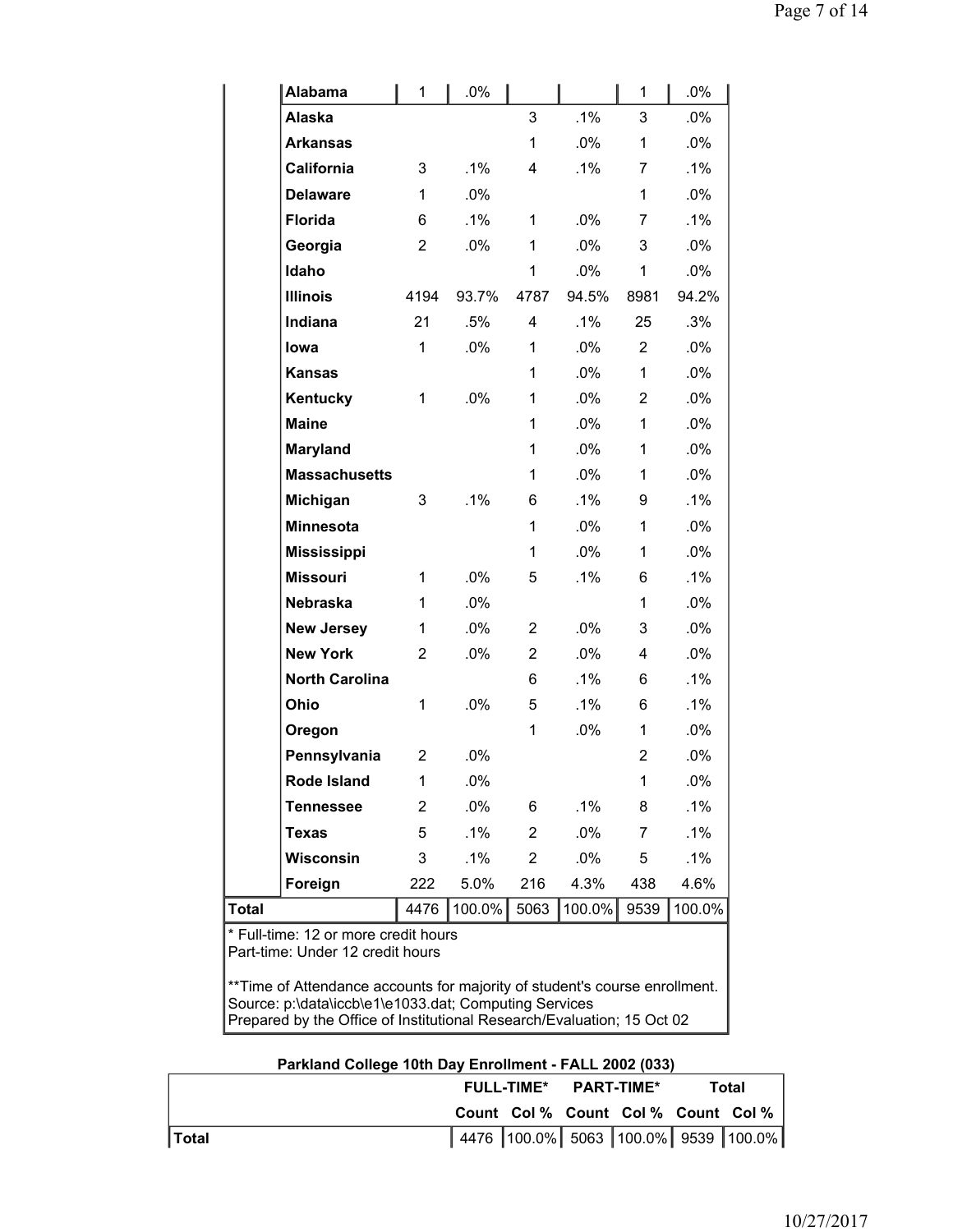| STUDENT MAJOR PROGRAM B ABG |              | 3              | $.1\%$ |                |        | 3              | .0%    |
|-----------------------------|--------------|----------------|--------|----------------|--------|----------------|--------|
|                             | <b>B ABK</b> | $\mathbf 1$    | $.0\%$ | $\mathbf{1}$   | .0%    | $\overline{c}$ | .0%    |
|                             | <b>B ABL</b> | 17             | .4%    | 8              | .2%    | 25             | .3%    |
|                             | <b>B ABM</b> | 25             | .6%    | 4              | .1%    | 29             | .3%    |
|                             | <b>B ABR</b> | $\overline{2}$ | $.0\%$ | $\overline{c}$ | .0%    | 4              | .0%    |
|                             | <b>B ABT</b> | $\overline{c}$ | $.0\%$ |                |        | $\mathbf{2}$   | .0%    |
|                             | <b>B ACC</b> | 53             | 1.2%   | 79             | 1.6%   | 132            | 1.4%   |
|                             | <b>B AGB</b> | 1              | $.0\%$ | $\mathbf{1}$   | .0%    | $\overline{2}$ | $.0\%$ |
|                             | <b>B CMS</b> | 5              | .1%    | 17             | .3%    | 22             | .2%    |
|                             | <b>B CPL</b> | $\mathbf 1$    | .0%    | 10             | .2%    | 11             | .1%    |
|                             | <b>B CPM</b> |                |        | 10             | .2%    | 10             | $.1\%$ |
|                             | <b>B CSM</b> |                |        | 3              | .1%    | 3              | .0%    |
|                             | <b>B CSS</b> | $\overline{2}$ | $.0\%$ | 4              | $.1\%$ | 6              | .1%    |
|                             | <b>B ECM</b> | $\overline{2}$ | $.0\%$ | 3              | .1%    | 5              | .1%    |
|                             | <b>B EQM</b> | 8              | .2%    | 6              | $.1\%$ | 14             | .1%    |
|                             | <b>B</b> GIS | 1              | .0%    | 3              | .1%    | 4              | .0%    |
|                             | <b>B HIF</b> | $\overline{c}$ | $.0\%$ | 1              | .0%    | 3              | .0%    |
|                             | <b>B HIH</b> | 20             | .4%    | 11             | .2%    | 31             | .3%    |
|                             | <b>B HIM</b> | $\overline{2}$ | $.0\%$ |                |        | 2              | $.0\%$ |
|                             | <b>B HIR</b> | 20             | .4%    | 15             | .3%    | 35             | .4%    |
|                             | <b>B IND</b> | 3              | .1%    | $\overline{7}$ | .1%    | 10             | $.1\%$ |
|                             | <b>BINT</b>  | $\mathbf{1}$   | $.0\%$ | $\mathbf{1}$   | .0%    | $\overline{2}$ | .0%    |
|                             | <b>BIPR</b>  | 1              | $.0\%$ | $\mathbf{1}$   | .0%    | $\overline{c}$ | .0%    |
|                             | <b>B MGT</b> | 82             | 1.8%   | 95             | 1.9%   | 177            | 1.9%   |
|                             | <b>B MKT</b> | 24             | .5%    | 15             | .3%    | 39             | .4%    |
|                             | <b>BOCA</b>  | 30             | .7%    | 34             | .7%    | 64             | .7%    |
|                             | <b>BOCP</b>  | 1              | .0%    | 4              | .1%    | 5              | $.1\%$ |
|                             | <b>B OCT</b> | 8              | .2%    | 10             | .2%    | 18             | .2%    |
|                             | <b>B TRA</b> | 1              | $.0\%$ | $\mathbf{1}$   | .0%    | $\overline{2}$ | .0%    |
|                             | C TFL        | 8              | .2%    | 13             | .3%    | 21             | .2%    |
|                             | <b>E ACR</b> | 32             | .7%    | 4              | .1%    | 36             | .4%    |
|                             | E AFT        | 20             | .4%    |                |        | 20             | $.2\%$ |
|                             | <b>E AMT</b> | 4              | .1%    | 4              | .1%    | 8              | .1%    |
|                             | <b>E AUS</b> | 4              | $.1\%$ |                |        | 4              | $.0\%$ |
|                             | <b>E AUT</b> | 33             | .7%    | 12             | .2%    | 45             | .5%    |
|                             | <b>E BCR</b> | 9              | .2%    | 4              | $.1\%$ | 13             | $.1\%$ |
|                             | E BIM        |                |        | $\mathbf{1}$   | .0%    | $\mathbf{1}$   | .0%    |
|                             | <b>E BRL</b> |                |        | $\mathbf{1}$   | .0%    | 1              | .0%    |
|                             | E CDB        | 8              | .2%    | 4              | $.1\%$ | 12             | .1%    |
|                             | <b>E CDM</b> | 41             | .9%    | 39             | .8%    | 80             | .8%    |
|                             | <b>E CDS</b> | 8              | .2%    | $\mathbf{1}$   | $.0\%$ | 9              | .1%    |
|                             |              |                |        |                |        |                |        |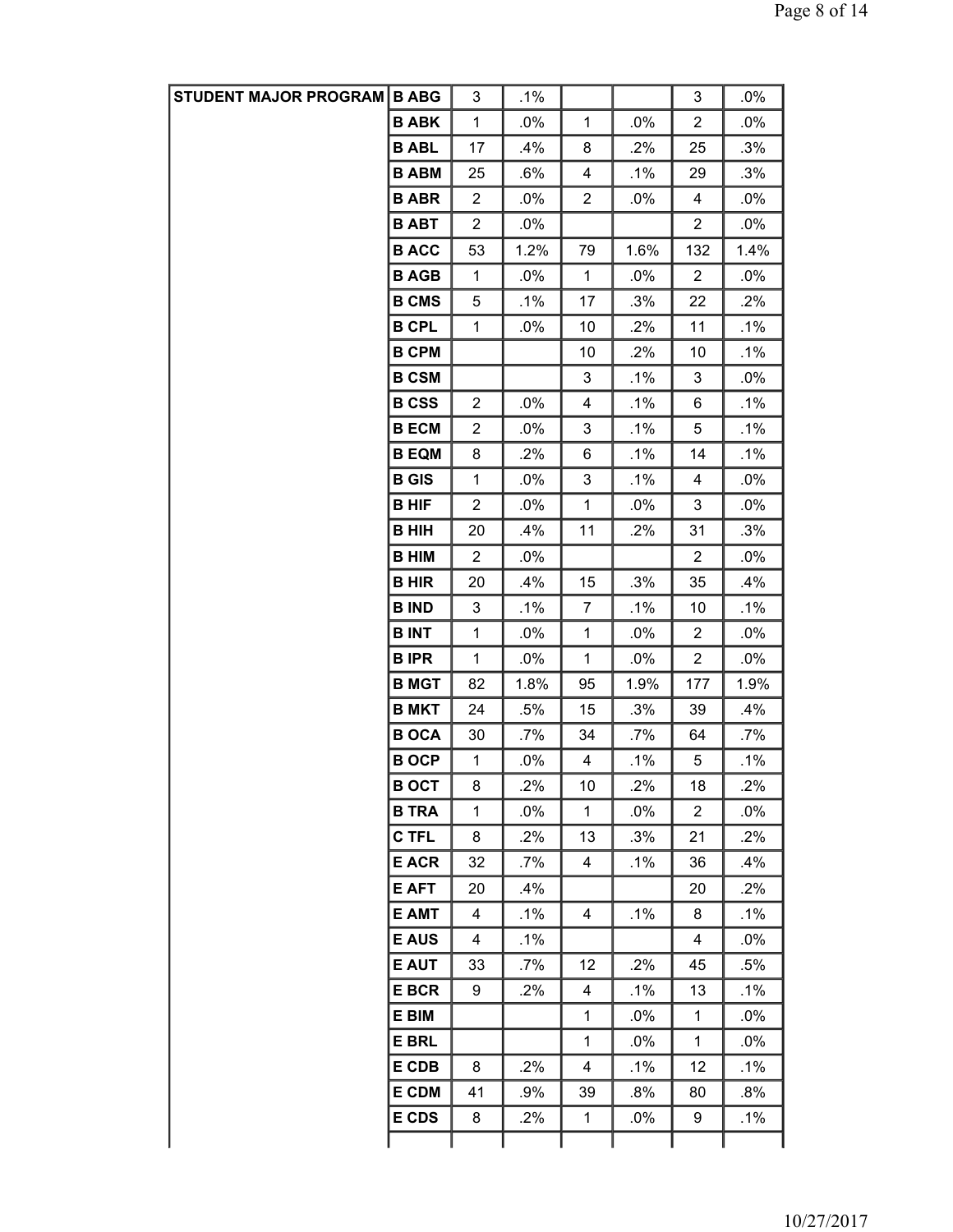| <b>E CIV</b> | 7              | .2%    | 5                       | $.1\%$    | 12                      | .1%    |  |
|--------------|----------------|--------|-------------------------|-----------|-------------------------|--------|--|
| <b>E CMD</b> | $\overline{2}$ | .0%    | 7                       | .1%       | 9                       | .1%    |  |
| <b>E ECS</b> | 25             | .6%    | 12                      | .2%       | 37                      | .4%    |  |
| E ELP        | 3              | .1%    | 5                       | .1%       | 8                       | .1%    |  |
| <b>E ELT</b> | 8              | $.2\%$ | 8                       | .2%       | 16                      | .2%    |  |
| <b>E ENS</b> | 121            | 2.7%   | 37                      | .7%       | 158                     | 1.7%   |  |
| <b>E MFG</b> | 18             | .4%    | 16                      | .3%       | 34                      | .4%    |  |
| <b>E MFT</b> | $\overline{2}$ | .0%    | 4                       | .1%       | 6                       | .1%    |  |
| <b>E MLR</b> | 3              | .1%    |                         |           | 3                       | .0%    |  |
| <b>E MPE</b> | 1              | $.0\%$ | 3                       | .1%       | 4                       | $.0\%$ |  |
| <b>E MTM</b> |                |        | 1                       | .0%       | 1                       | .0%    |  |
| E PET        | 32             | .7%    | 8                       | .2%<br>40 |                         | .4%    |  |
| <b>E PWT</b> | 1              | .0%    |                         | 1         |                         | .0%    |  |
| E TEL        | $\overline{c}$ | .0%    | $\overline{c}$          | .0%       | 4                       | .0%    |  |
| <b>FAAD</b>  | 56             | 1.3%   | 23                      | .5%       | 79                      | .8%    |  |
| <b>FAAE</b>  | 11             | .2%    | $\overline{2}$          | .0%       | 13                      | .1%    |  |
| <b>F GDS</b> | 34             | .8%    | 11                      | .2%       | 45                      | .5%    |  |
| <b>F GDW</b> | 8              | .2%    | 5                       | .1%       | 13                      | .1%    |  |
| <b>F MCB</b> | 26             | .6%    | 6                       | .1%       | 32                      | .3%    |  |
| <b>F MCC</b> | 2              | .0%    | $\overline{2}$          | .0%       | 4                       | $.0\%$ |  |
| <b>F MCD</b> | 6              | .1%    | 12                      | .2%       | 18                      | .2%    |  |
| <b>F MCV</b> |                |        | 1                       | .0%       | 1                       | .0%    |  |
| <b>F MSE</b> | 20             | .4%    | 6                       | .1%       | 26                      | .3%    |  |
| <b>F MSP</b> | 17             | .4%    | 5                       | .1%       | 22                      | .2%    |  |
| <b>G DHG</b> | 66             | 1.5%   | $\overline{2}$          | .0%       | 68                      | .7%    |  |
| <b>GEMA</b>  |                |        | $\overline{\mathbf{4}}$ | .1%       | $\overline{\mathbf{4}}$ | .0%    |  |
| <b>G MSG</b> | 1              | .0%    | 4                       | .1%       | 5                       | .1%    |  |
| G NAS        | 3              | .1%    | 12                      | .2%       | 15                      | .2%    |  |
| G NUR        | 70             | 1.6%   | 129                     | 2.5%      | 199                     | 2.1%   |  |
| <b>G OTA</b> | 27             | .6%    | 5                       | .1%       | 32                      | .3%    |  |
| <b>GRTT</b>  | 10             | .2%    | 22                      | .4%       | 32                      | .3%    |  |
| <b>G SLP</b> |                |        | 1                       | $.0\%$    | 1                       | .0%    |  |
| <b>G SUR</b> | 21             | .5%    | 7                       | $.1\%$    | 28                      | .3%    |  |
| <b>G VTT</b> | 56             | 1.3%   | 14                      | .3%       | 70                      | .7%    |  |
| <b>G XRA</b> | 10             | .2%    | 23                      | .5%       | 33                      | .3%    |  |
| H GAA        | 1445           | 32.3%  | 1699                    | 33.6%     | 3144                    | 33.0%  |  |
| M CIS        |                |        | 1                       | .0%       | 1                       | .0%    |  |
| <b>M CNA</b> | 16             | .4%    | 30                      | .6%       | 46                      | .5%    |  |
| <b>M CNT</b> |                |        | 1                       | $.0\%$    | 1                       | $.0\%$ |  |
| <b>M MSN</b> | $\mathbf 1$    | .0%    | 2                       | .0%       | 3                       | .0%    |  |
| <b>M NET</b> | 1              | .0%    | $\overline{\mathbf{c}}$ | $.0\%$    | 3                       | .0%    |  |
| <b>M VGA</b> | 1              | .0%    | 5                       | .1%       | 6                       | .1%    |  |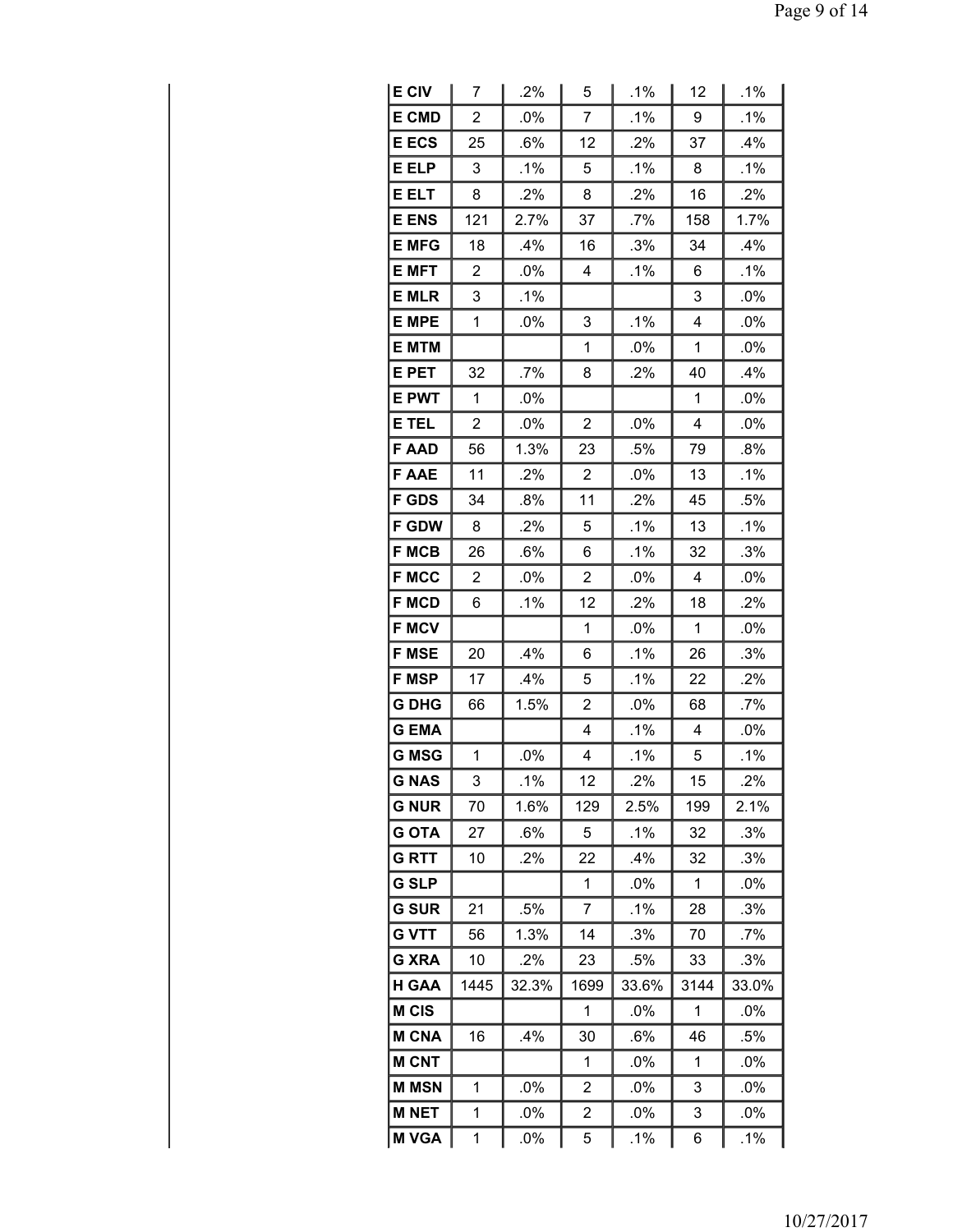| <b>M VGP</b>     |      |        | 3            | .1%    | 3    | .0%    |
|------------------|------|--------|--------------|--------|------|--------|
| <b>M VWP</b>     |      |        | 1            | .0%    | 1    | .0%    |
| <b>M WSA</b>     | 1    | .0%    | 3            | .1%    | 4    | .0%    |
| <b>MWSD</b>      | 2    | $.0\%$ | 6            | .1%    | 8    | $.1\%$ |
| <b>M WSM</b>     |      |        | 1            | .0%    | 1    | .0%    |
| <b>MWSP</b>      | 5    | .1%    | 3            | .1%    | 8    | .1%    |
| <b>N ASG</b>     | 1127 | 25.2%  | 453          | 8.9%   | 1580 | 16.6%  |
| <b>OCCUP</b>     | 262  | 5.9%   | 1164         | 23.0%  | 1426 | 14.9%  |
| <b>S CDA</b>     |      |        | 2            | .0%    | 2    | .0%    |
| <b>S CHD</b>     | 48   | 1.1%   | 45           | $.9\%$ | 93   | 1.0%   |
| S CJS            | 80   | 1.8%   | 43           | .8%    | 123  | 1.3%   |
| <b>SFST</b>      | 27   | $.6\%$ | 12           | .2%    | 39   | .4%    |
| SHST             | 32   | .7%    | 36           | .7%    | 68   | .7%    |
| <b>T CGI</b>     |      |        | 2            | $.0\%$ | 2    | $.0\%$ |
| <b>T CGR</b>     |      |        | $\mathbf{1}$ | .0%    | 1    | .0%    |
| <b>T CIS</b>     | 5    | .1%    | 7            | .1%    | 12   | .1%    |
| <b>T CMS</b>     | 24   | .5%    | 12           | .2%    | 36   | $.4\%$ |
| <b>T CNA</b>     | 56   | 1.3%   | 29           | .6%    | 85   | .9%    |
| <b>T CNT</b>     | 3    | .1%    |              |        | 3    | .0%    |
| <b>T CPL</b>     | 10   | .2%    | 6            | .1%    | 16   | .2%    |
| <b>T CPM</b>     | 12   | .3%    | 8            | .2%    | 20   | .2%    |
| <b>T CSM</b>     | 1    | .0%    | 3            | .1%    | 4    | .0%    |
| <b>T CSS</b>     | 6    | .1%    | 6            | .1%    | 12   | .1%    |
| <b>T LIN</b>     |      |        | 1            | .0%    | 1    | .0%    |
| <b>T MSN</b>     | 2    | .0%    | 1            | .0%    | 3    | $.0\%$ |
| <b>T MSO</b>     |      |        | 1            | .0%    | 1    | .0%    |
| <b>T NET</b>     | 3    | .1%    | 3            | $.1\%$ | 6    | $.1\%$ |
| T OOS            |      |        | 4            | .1%    | 4    | .0%    |
| <b>T VGA</b>     | 22   | .5%    | 10           | .2%    | 32   | .3%    |
| <b>T VGP</b>     | 5    | .1%    | 3            | .1%    | 8    | .1%    |
| <b>T VGW</b>     |      |        | 3            | .1%    | 3    | $.0\%$ |
| <b>T WSA</b>     | 3    | .1%    | 2            | .0%    | 5    | .1%    |
| <b>T WSD</b>     | 11   | $.2\%$ | 9            | .2%    | 20   | .2%    |
| <b>T WSM</b>     | 1    | .0%    | 4            | .1%    | 5    | .1%    |
| <b>TWSP</b>      | 5    | .1%    | 12           | .2%    | 17   | .2%    |
| <b>VOCSK</b>     | 4    | .1%    | 190          | 3.8%   | 194  | 2.0%   |
| Y AB1            |      |        | 1            | $.0\%$ | 1    | $.0\%$ |
| YAB <sub>2</sub> |      |        | 17           | $.3\%$ | 17   | .2%    |
| Y AB3            |      |        | 10           | .2%    | 10   | .1%    |
| Y AB4            |      |        | 41           | .8%    | 41   | $.4\%$ |
| Y ABB            |      |        | 18           | .4%    | 18   | .2%    |
|                  |      |        |              |        |      |        |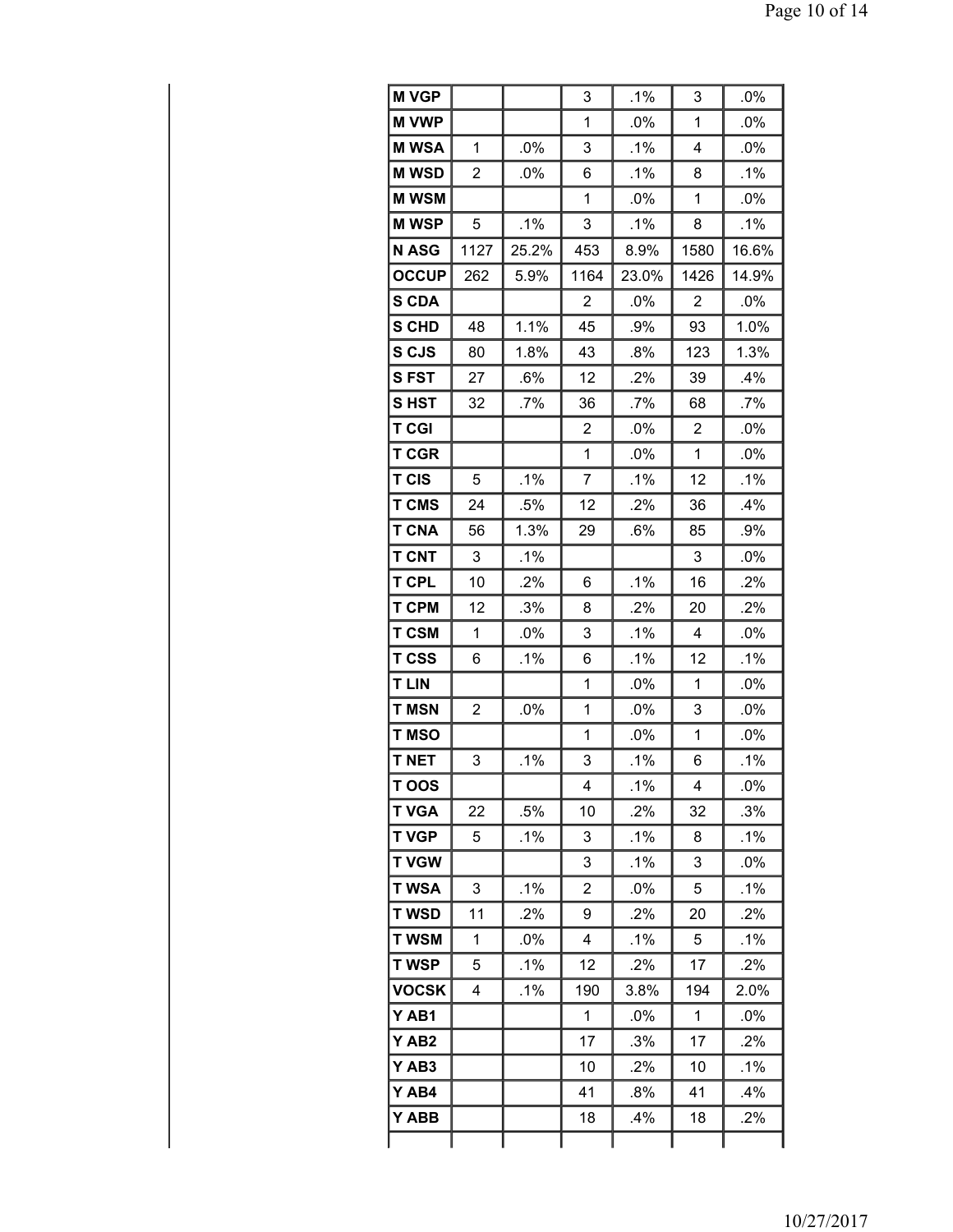|                                                                                                                                                         | <b>Y ABI</b> |                |        | 15                      | .3%     | 15             | .2%    |  |
|---------------------------------------------------------------------------------------------------------------------------------------------------------|--------------|----------------|--------|-------------------------|---------|----------------|--------|--|
|                                                                                                                                                         | Y AS5        |                |        | 25                      | .5%     | 25             | .3%    |  |
|                                                                                                                                                         | Y AS6        |                |        | 35                      | .7%     | 35             | .4%    |  |
|                                                                                                                                                         | Y ASA        |                |        | $\overline{\mathbf{4}}$ | .1%     | 4              | $.0\%$ |  |
|                                                                                                                                                         | Y EL2        |                |        | 30                      | .6%     | 30             | .3%    |  |
|                                                                                                                                                         | Y EL3        |                |        | 9                       | .2%     | 9              | .1%    |  |
|                                                                                                                                                         | Y EL4        |                |        | 16                      | .3%     | 16             | .2%    |  |
|                                                                                                                                                         | Y EL5        |                |        | 13                      | .3%     | 13             | $.1\%$ |  |
|                                                                                                                                                         | Y EL6        |                |        | 16                      | .3%     | 16             | .2%    |  |
|                                                                                                                                                         | Y GSU        | 101            | 2.3%   | 151                     | 3.0%    | 252            | 2.6%   |  |
|                                                                                                                                                         | 0199         | $\overline{2}$ | .0%    | 11                      | .2%     | 13             | $.1\%$ |  |
|                                                                                                                                                         | 0699         | 4              | .1%    | 30                      | .6%     | 34             | .4%    |  |
|                                                                                                                                                         | 0799         | 36             | .8%    | 675                     | 13.3%   | 711            | 7.5%   |  |
|                                                                                                                                                         | 0899         |                |        | $\overline{\mathbf{4}}$ | .1%     | $\overline{4}$ | .0%    |  |
|                                                                                                                                                         | 1099         | $\mathbf 1$    | $.0\%$ | 3                       | .1%     | 4              | $.0\%$ |  |
|                                                                                                                                                         | 1599         | 6              | .1%    | 12                      | .2%     | 18             | .2%    |  |
|                                                                                                                                                         | 1600         | 4              | .1%    | 17                      | .3%     | 21             | .2%    |  |
|                                                                                                                                                         | 1607         |                |        | 35                      | .7%     | 35             | .4%    |  |
|                                                                                                                                                         | 1614         |                |        | 128                     | 2.5%    | 128            | 1.3%   |  |
|                                                                                                                                                         | 1616         |                |        | 10                      | .2%     | 10             | $.1\%$ |  |
|                                                                                                                                                         | 1799         | 196            | 4.4%   | 254                     | 5.0%    | 450            | 4.7%   |  |
|                                                                                                                                                         | 2001         | $\mathbf{1}$   | $.0\%$ | 28                      | .6%     | 29             | .3%    |  |
| <b>DEGREE TYPE</b>                                                                                                                                      | 2101         | 2              | .0%    | 23                      | .5%     | 25             | .3%    |  |
|                                                                                                                                                         | 4399         | 4              | .1%    | 5                       | .1%     | 9              | .1%    |  |
|                                                                                                                                                         | 4499         | 3              | .1%    | 6                       | .1%     | 9              | .1%    |  |
|                                                                                                                                                         | 4699         |                |        | 6                       | $.1\%$  | 6              | $.1\%$ |  |
|                                                                                                                                                         | 4799         | 6              | .1%    | 52                      | 1.0%    | 58             | .6%    |  |
|                                                                                                                                                         | 4899         | 1              | $.0\%$ | 55                      | $1.1\%$ | 56             | .6%    |  |
|                                                                                                                                                         | AA           | 1253           | 28.0%  | 504                     | 10.0%   | 1757           | 18.4%  |  |
|                                                                                                                                                         | <b>AAS</b>   | 1143           | 25.5%  | 847                     | 16.7%   | 1990           | 20.9%  |  |
|                                                                                                                                                         | <b>AES</b>   | 121            | 2.7%   | 37                      | $.7\%$  | 158            | 1.7%   |  |
|                                                                                                                                                         | <b>AFA</b>   | 104            | 2.3%   | 36                      | $.7\%$  | 140            | 1.5%   |  |
|                                                                                                                                                         | <b>AGS</b>   | 101            | 2.3%   | 151                     | 3.0%    | 252            | 2.6%   |  |
|                                                                                                                                                         | AS           | 1127           | 25.2%  | 453                     | 8.9%    | 1580           | 16.6%  |  |
|                                                                                                                                                         | <b>CE</b>    | 192            | 4.3%   | 1445                    | 28.5%   | 1637           | 17.2%  |  |
|                                                                                                                                                         | <b>CER</b>   | 169            | 3.8%   | 236                     | 4.7%    | 405            | 4.2%   |  |
| <b>Total</b>                                                                                                                                            |              | 4476           | 100.0% | 5063                    | 100.0%  | 9539           | 100.0% |  |
| * Full-time: 12 or more credit hours<br>Part-time: Under 12 credit hours<br>** Time of Attendance accounts for majority of student's course enrollment. |              |                |        |                         |         |                |        |  |

Source: p:\data\iccb\e1\e1033.dat; Computing Services

Prepared by the Office of Institutional Research/Evaluation; 15 Oct 02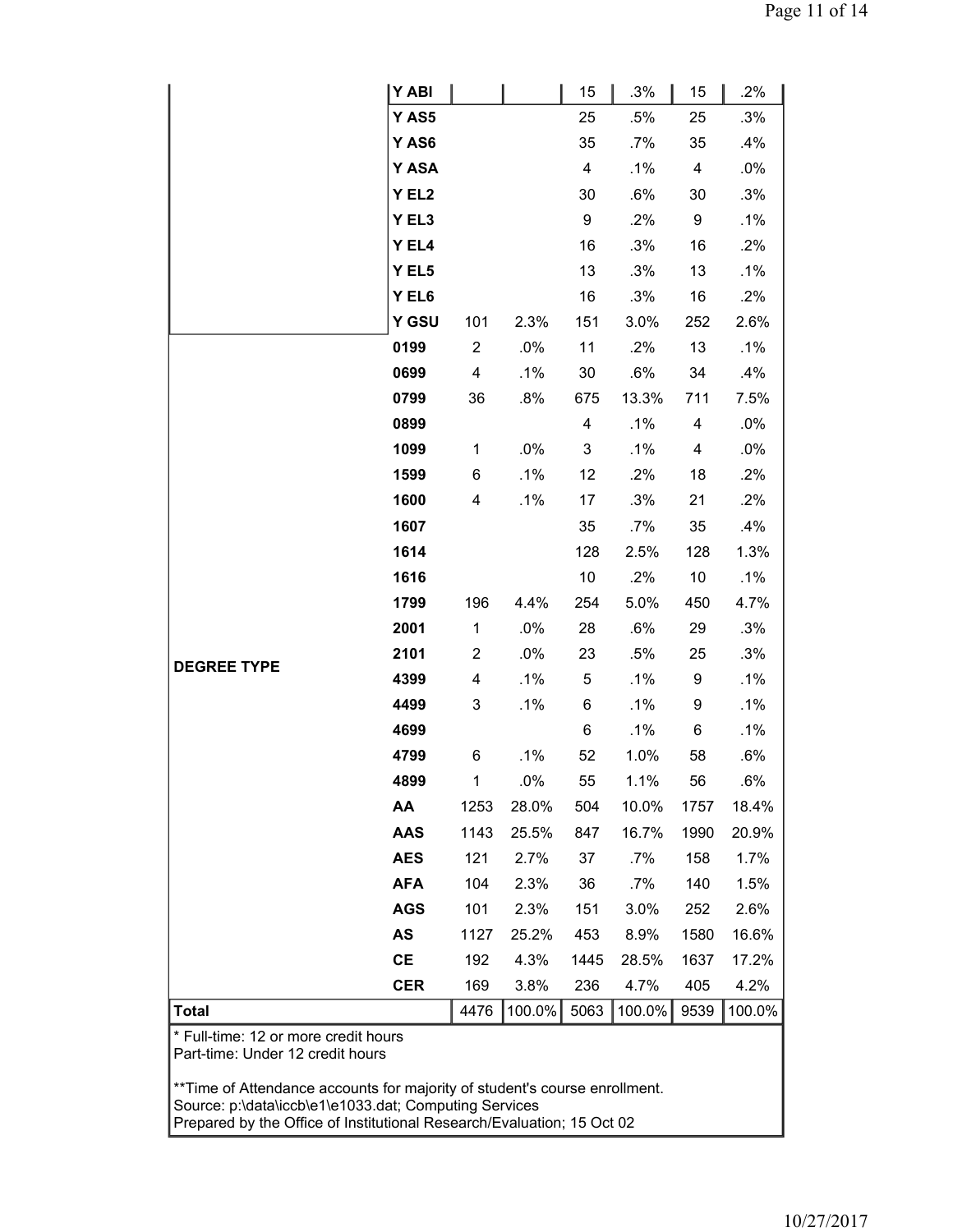|                    |                                                    |                | <b>FULL-TIME*</b> |                | <b>PART-TIME*</b> |                | <b>Total</b> |  |
|--------------------|----------------------------------------------------|----------------|-------------------|----------------|-------------------|----------------|--------------|--|
|                    |                                                    | Count          | Col %             | Count          | Col %             | Count          | Col %        |  |
| <b>Total</b>       |                                                    | 611            | 100.0%            | 805            | 100.0%            | 1416           | 100.0%       |  |
| <b>INSTITUTION</b> | <b>Unknown Institution</b>                         |                |                   | $\mathbf{1}$   | .1%               | $\mathbf{1}$   | .1%          |  |
| <b>NAME</b>        | <b>Barat College</b>                               |                |                   | $\mathbf{1}$   | .1%               | $\mathbf{1}$   | .1%          |  |
|                    | <b>Belleville Area College</b>                     | 3              | .5%               | 1              | .1%               | 4              | .3%          |  |
|                    | <b>Black Hawk College-East</b>                     |                |                   | $\overline{2}$ | .2%               | $\overline{2}$ | .1%          |  |
|                    | <b>Black Hawk College-Quad Cities</b>              | 1              | .2%               | $\overline{2}$ | .2%               | 3              | .2%          |  |
|                    | <b>Bradley University</b>                          | $\overline{2}$ | .3%               |                |                   | $\overline{2}$ | .1%          |  |
|                    | <b>Carl Sandburg College</b>                       | $\overline{2}$ | .3%               | $\overline{2}$ | .2%               | 4              | .3%          |  |
|                    | <b>Chicago State University</b>                    | 1              | .2%               |                |                   | 1              | .1%          |  |
|                    | <b>City Colleges of Chicago</b>                    | 1              | .2%               |                |                   | 1              | $.1\%$       |  |
|                    | <b>College of DuPage</b>                           | 14             | 2.3%              | 5              | .6%               | 19             | 1.3%         |  |
|                    | <b>College of Lake County</b>                      | 6              | 1.0%              |                |                   | 6              | .4%          |  |
|                    | <b>College of St. Francis</b>                      |                |                   | $\overline{4}$ | .5%               | $\overline{4}$ | .3%          |  |
|                    | <b>Columbia College</b>                            | $\overline{2}$ | .3%               |                |                   | $\overline{2}$ | .1%          |  |
|                    | <b>Concordia College</b>                           |                |                   | $\mathbf{1}$   | .1%               | 1              | .1%          |  |
|                    | Danville Area Comm. College                        | 21             | 3.4%              | 20             | 2.5%              | 41             | 2.9%         |  |
|                    | <b>DePaul University</b>                           |                |                   | $\mathbf{1}$   | .1%               | $\mathbf{1}$   | .1%          |  |
|                    | <b>East-West University</b>                        |                |                   | $\mathbf{1}$   | .1%               | $\mathbf{1}$   | .1%          |  |
|                    | <b>Eastern Illinois University</b>                 | $6\phantom{1}$ | 1.0%              | 13             | 1.6%              | 19             | 1.3%         |  |
|                    | <b>Elgin Community College</b>                     | $\overline{2}$ | .3%               | $\overline{2}$ | .2%               | 4              | .3%          |  |
|                    | <b>Elmhurst College</b>                            |                |                   | $\mathbf{1}$   | .1%               | 1              | .1%          |  |
|                    | <b>Eureka College</b>                              | 4              | .7%               |                |                   | 4              | .3%          |  |
|                    | <b>Frontier Community College</b>                  |                |                   | $\overline{2}$ | .2%               | $\overline{2}$ | .1%          |  |
|                    | <b>Greenville College</b>                          | $\overline{2}$ | .3%               |                |                   | $\overline{2}$ | .1%          |  |
|                    | <b>Harold Washington College (Loop</b><br>College) | 3              | .5%               | 1              | .1%               | 4              | .3%          |  |
|                    | <b>Harry S Truman College</b>                      |                |                   | $\mathbf{1}$   | .1%               | 1              | .1%          |  |
|                    | <b>Heartland Community College</b>                 | 1              | .2%               |                |                   | 1              | .1%          |  |
|                    | <b>Highland Community College</b>                  | 1              | .2%               | $\mathbf{1}$   | .1%               | $\overline{2}$ | .1%          |  |
|                    | <b>Illinois Central College</b>                    | 13             | 2.1%              | $\overline{7}$ | .9%               | 20             | 1.4%         |  |
|                    | <b>Illinois College</b>                            | 3              | .5%               | $\overline{2}$ | .2%               | 5              | .4%          |  |
|                    | Illinois Eastern Comm. Colleges                    | 8              | 1.3%              | 3              | .4%               | 11             | $.8\%$       |  |
|                    | <b>Illinois State University</b>                   | 14             | 2.3%              | 14             | 1.7%              | 28             | 2.0%         |  |
|                    | <b>Illinois Valley Comm. College</b>               | 6              | 1.0%              | 5              | $.6\%$            | 11             | $.8\%$       |  |
|                    | <b>Illinois Wesleyan University</b>                |                |                   | $\mathbf{1}$   | $.1\%$            | 1              | $.1\%$       |  |
|                    | John A. Logan College                              | $\overline{2}$ | .3%               |                |                   | $\overline{2}$ | $.1\%$       |  |
|                    | <b>Joliet Junior College</b>                       | 9              | 1.5%              | $\overline{2}$ | .2%               | 11             | .8%          |  |
|                    | <b>Judson College</b>                              | 1              | .2%               |                |                   | $\mathbf 1$    | .1%          |  |
|                    |                                                    |                |                   |                |                   |                |              |  |

**Parkland College 10th Day Enrollment - FALL 2002 (033)**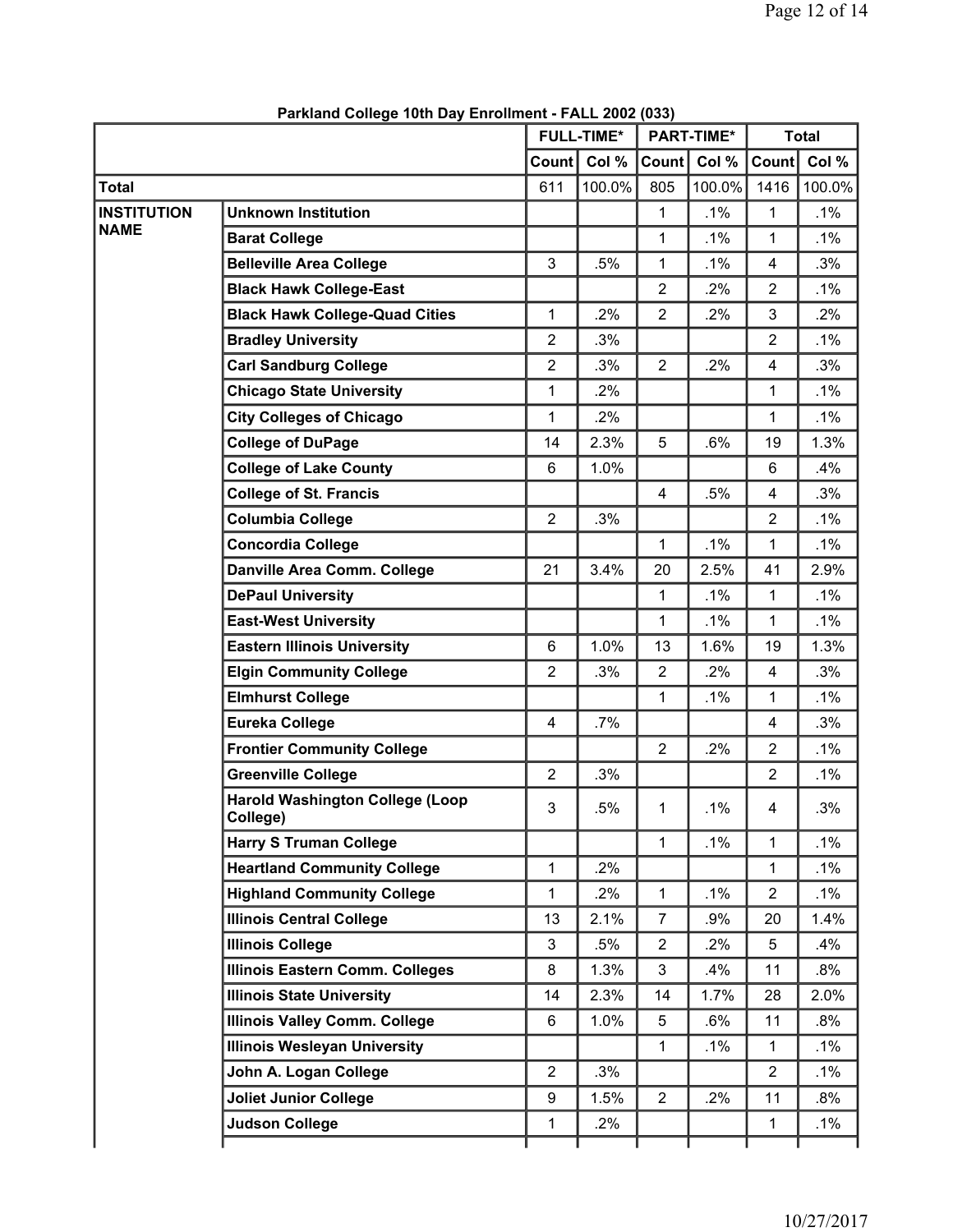| <b>Kankakee Community College</b>                                          | 9              | 1.5%   | 3              | .4%    | 12             | .8%    |
|----------------------------------------------------------------------------|----------------|--------|----------------|--------|----------------|--------|
| Kaskaskia College                                                          | 3              | $.5\%$ | $\overline{2}$ | .2%    | 5              | $.4\%$ |
| <b>Kendall College</b>                                                     | 1              | .2%    |                |        | $\mathbf{1}$   | $.1\%$ |
| <b>Kishwaukee College</b>                                                  | 1              | $.2\%$ |                |        | $\mathbf{1}$   | $.1\%$ |
| <b>Knox College</b>                                                        | 1              | $.2\%$ | 1              | $.1\%$ | 2              | .1%    |
| <b>Lake Land College</b>                                                   | 20             | 3.3%   | 13             | 1.6%   | 33             | 2.3%   |
| <b>Lewis &amp; Clark Community College</b>                                 |                |        | $\overline{2}$ | $.2\%$ | 2              | $.1\%$ |
| <b>Lewis University</b>                                                    | $\overline{2}$ | .3%    | 1              | $.1\%$ | 3              | $.2\%$ |
| <b>Lincoln Christian College</b>                                           | $\overline{2}$ | .3%    | $\overline{2}$ | $.2\%$ | 4              | .3%    |
| <b>Lincoln College</b>                                                     | $\overline{2}$ | .3%    | $\mathbf{1}$   | $.1\%$ | 3              | .2%    |
| <b>Lincoln Land Comm. College</b>                                          | $\overline{2}$ | .3%    | 8              | 1.0%   | 10             | .7%    |
| <b>Lincoln Trail College</b>                                               | 1              | .2%    | 3              | .4%    | 4              | .3%    |
| <b>MacMurray College</b>                                                   | 2              | .3%    | $\mathbf{1}$   | .1%    | 3              | $.2\%$ |
| <b>McHenry County College</b>                                              | $\overline{2}$ | .3%    | $\overline{2}$ | .2%    | 4              | .3%    |
| <b>McKendree College</b>                                                   | 1              | .2%    |                |        | 1              | $.1\%$ |
| <b>Metropolitan Community College (State</b><br><b>Community College)</b>  | 1              | $.2\%$ | $\mathbf{1}$   | $.1\%$ | 2              | .1%    |
| <b>Millikin University</b>                                                 | 4              | .7%    | 3              | .4%    | $\overline{7}$ | .5%    |
| <b>Monmouth College</b>                                                    | 2              | .3%    | $\mathbf{1}$   | $.1\%$ | 3              | .2%    |
| <b>Moraine Valley Comm. College</b>                                        | $\overline{7}$ | 1.1%   | 7              | $.9\%$ | 14             | 1.0%   |
| <b>Morton College</b>                                                      | 1              | $.2\%$ | 1              | $.1\%$ | 2              | .1%    |
| <b>North Central College</b>                                               |                |        | 3              | .4%    | 3              | .2%    |
| <b>Northern Illinois University</b>                                        | 4              | .7%    | 3              | .4%    | 7              | .5%    |
| <b>Northwestern University</b>                                             | 1              | $.2\%$ |                |        | 1              | $.1\%$ |
| <b>Oakton Community College</b>                                            | $\overline{7}$ | 1.1%   | 4              | .5%    | 11             | .8%    |
| <b>Olive-Harvey College</b>                                                | 1              | .2%    |                |        | 1              | .1%    |
| <b>Olivet Nazarene College</b>                                             | 1              | .2%    |                |        | 1              | .1%    |
| <b>Olney Central College</b>                                               | $\overline{2}$ | .3%    | 5              | .6%    | 7              | .5%    |
| <b>Prairie State College</b>                                               | 3              | .5%    | 4              | .5%    | $\overline{7}$ | .5%    |
| <b>Rend Lake College</b>                                                   | $\overline{2}$ | .3%    | $\overline{2}$ | .2%    | 4              | .3%    |
| <b>Richard J. Daley College</b>                                            | 3              | .5%    |                |        | 3              | $.2\%$ |
| <b>Richland Community College</b>                                          | 12             | 2.0%   | 14             | 1.7%   | 26             | 1.8%   |
| <b>Robert Morris College</b>                                               | 1              | .2%    | $\mathbf{1}$   | .1%    | $\overline{2}$ | $.1\%$ |
| <b>Rock Valley College</b>                                                 | 5              | .8%    | 1              | $.1\%$ | 6              | .4%    |
| <b>Sauk Valley Community College</b>                                       | 6              | 1.0%   | 3              | $.4\%$ | 9              | .6%    |
| <b>SIU Carbondale</b>                                                      | 15             | 2.5%   | 17             | 2.1%   | 32             | 2.3%   |
| <b>SIU Edwardsville</b>                                                    | 1              | .2%    | 7              | .9%    | 8              | .6%    |
| <b>South Suburban College of Cook County</b><br><b>(Thornton Community</b> | 5              | .8%    | 1              | .1%    | 6              | .4%    |
| <b>Southeastern Illinois College</b>                                       | $\overline{2}$ | .3%    |                |        | 2              | $.1\%$ |
| <b>Spoon River College</b>                                                 | $\mathbf{2}$   | .3%    |                |        | 2              | $.1\%$ |
| <b>Springfield College in Illinois</b>                                     | 3              | .5%    |                |        | 3              | $.2\%$ |
|                                                                            |                |        |                |        |                |        |